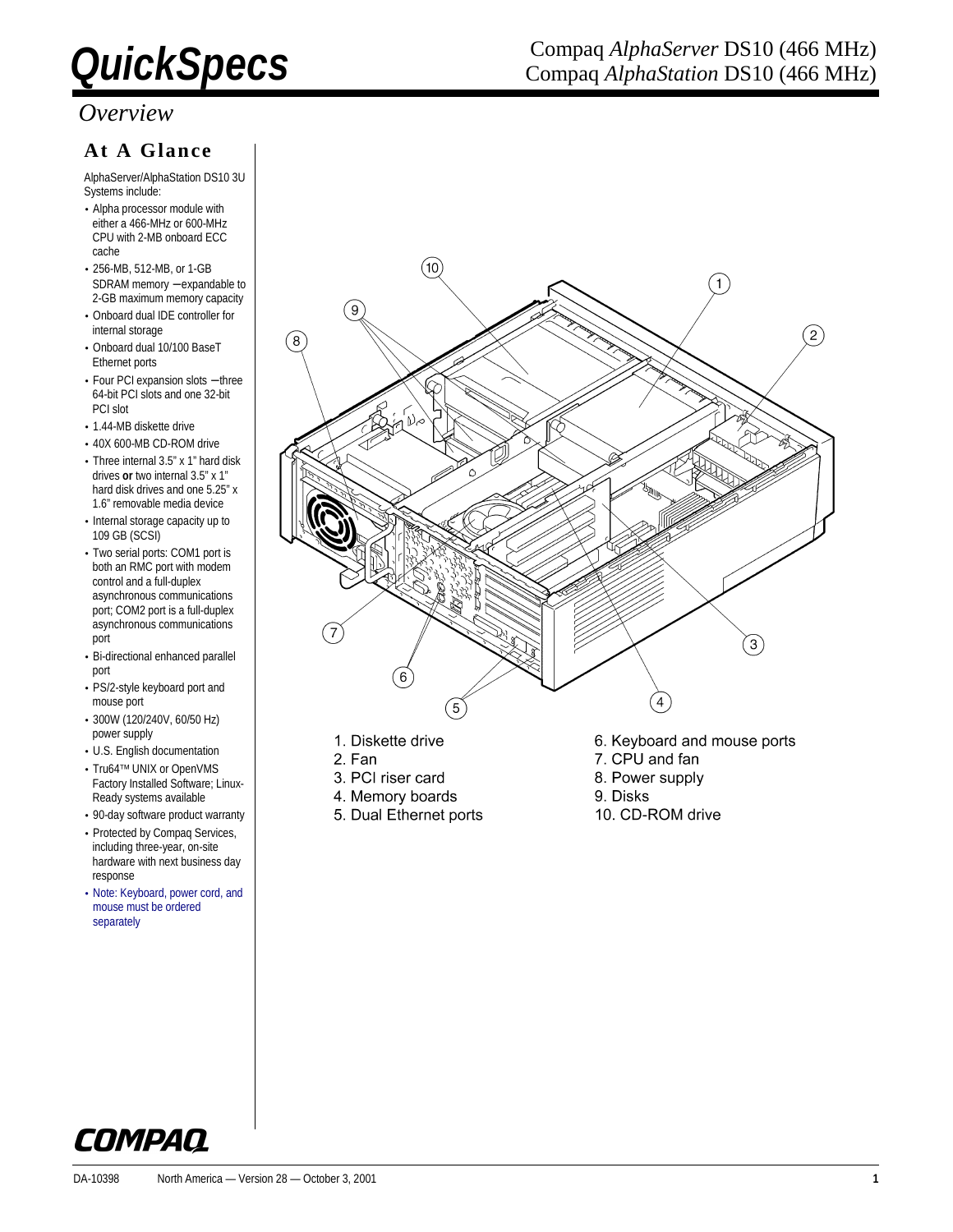# *Standard Features*

| Processor                 | Alpha 21264 466-MHz processor               |                                                                                                                                                                                                                                                                                                                                                  |
|---------------------------|---------------------------------------------|--------------------------------------------------------------------------------------------------------------------------------------------------------------------------------------------------------------------------------------------------------------------------------------------------------------------------------------------------|
| Cache Memory              | 2-MB onboard cache                          |                                                                                                                                                                                                                                                                                                                                                  |
| Upgradability             | Supports upgrades of memory and hard drives |                                                                                                                                                                                                                                                                                                                                                  |
|                           | Standard                                    | One CPU                                                                                                                                                                                                                                                                                                                                          |
| Memory                    | Standard                                    | 256 MB, 512 MB, or 1 GB (one memory kit) - Tru64 UNIX, OpenVMS and<br>512 MB or 1 GB - Linux-Ready                                                                                                                                                                                                                                               |
|                           | Maximum                                     | 2 GB (two memory kits, kits include two industry-standard DIMMs with ECC<br>support)                                                                                                                                                                                                                                                             |
| <b>Network Controller</b> | Onboard dual 10/100 BaseT Ethernet ports    |                                                                                                                                                                                                                                                                                                                                                  |
| Expansion                 | Storage bays                                | Five (diskette drive bay, CD-ROM drive bay, and three storage bays - three<br>internal 3.5" x 1" hard disk drives) or two internal 3.5" x 1" hard disk drives and<br>one 5.25" x 1.6" removable media device                                                                                                                                     |
|                           | PCI slots                                   | Four full-length slots (three 64-bit, one 32-bit)                                                                                                                                                                                                                                                                                                |
| <b>Storage</b>            | Diskette Drive                              | 1.44-MB diskette drive                                                                                                                                                                                                                                                                                                                           |
|                           | CD-ROM                                      | 5.25" half height 40X CD-ROM drive                                                                                                                                                                                                                                                                                                               |
|                           | <b>Hard Drives</b>                          | 20-GB, and 40-GB IDE disk drives or 9.1-GB, 18.2-GB, 36.4-GB Wide Ultra3<br>SCSI disk drives available with optional SCSI controller                                                                                                                                                                                                             |
| <b>Storage Controller</b> |                                             | Onboard IDE controller for internal storage, choice of optional storage controllers                                                                                                                                                                                                                                                              |
| <b>Expansion Ports</b>    | Parallel                                    | One bi-directional enhanced port                                                                                                                                                                                                                                                                                                                 |
|                           | Serial                                      | Two ports, one serial port with full-duplex asynchronous modem control and<br>one RMS dedicated serial port with full-duplex asynchronous modem control                                                                                                                                                                                          |
|                           | Keyboard                                    | One PS/2-style port                                                                                                                                                                                                                                                                                                                              |
|                           | Mouse                                       | One port                                                                                                                                                                                                                                                                                                                                         |
| Power Supply              | 300W (120/240V, 60/50 Hz)                   |                                                                                                                                                                                                                                                                                                                                                  |
| Manageability             | Compaq Insight Manager                      |                                                                                                                                                                                                                                                                                                                                                  |
| <b>Supported Options</b>  |                                             | A detailed summary of options supported on the AlphaServer/AlphaStation DS10 is available at<br>http://www.compaq.com/alphaserver/options/asds10/ds10_options.html                                                                                                                                                                               |
| <b>OS Support</b>         | Secure Web Server.                          | AlphaServer DS10 Tru64 UNIX systems include pre-installed software (V5.1), Base license, Unlimited User license,<br>Server Extension license, Internet Express, iPlanet Directory Server, iPlanet Enterprise Server, and Compaq                                                                                                                  |
|                           | Open3D traditional license.                 | AlphaStation DS10 Tru64 UNIX systems include pre-installed software (V5.1), 2-user Base license, and Compaq                                                                                                                                                                                                                                      |
|                           |                                             | AlphaServer DS10 OpenVMS systems include pre-installed software (V7.2-1), Base license with System Manager<br>license and Compag Enterprise Integration Server License Package for OpenVMS V3.0A.                                                                                                                                                |
|                           |                                             | AlphaStation DS10 OpenVMS systems include pre-installed software (V7.2-1), Base license, Concurrent Use 1-user<br>license, NAS 150 Client license, and Compag Open3D traditional license.                                                                                                                                                        |
|                           |                                             | Minimum OS support: Tru64 UNIX V4.0F or OpenVMS V7.1 -2                                                                                                                                                                                                                                                                                          |
| Service and Support       | higher levels of service and support.       | Protected by Compaq Services, including a three-year, on-site hardware warranty with next business day response.<br>Software warranty is a 90-day telephone advisory. Training, consulting, network integration, software support,<br>comprehensive system maintenance and guaranteed uptime services are also available for customers requiring |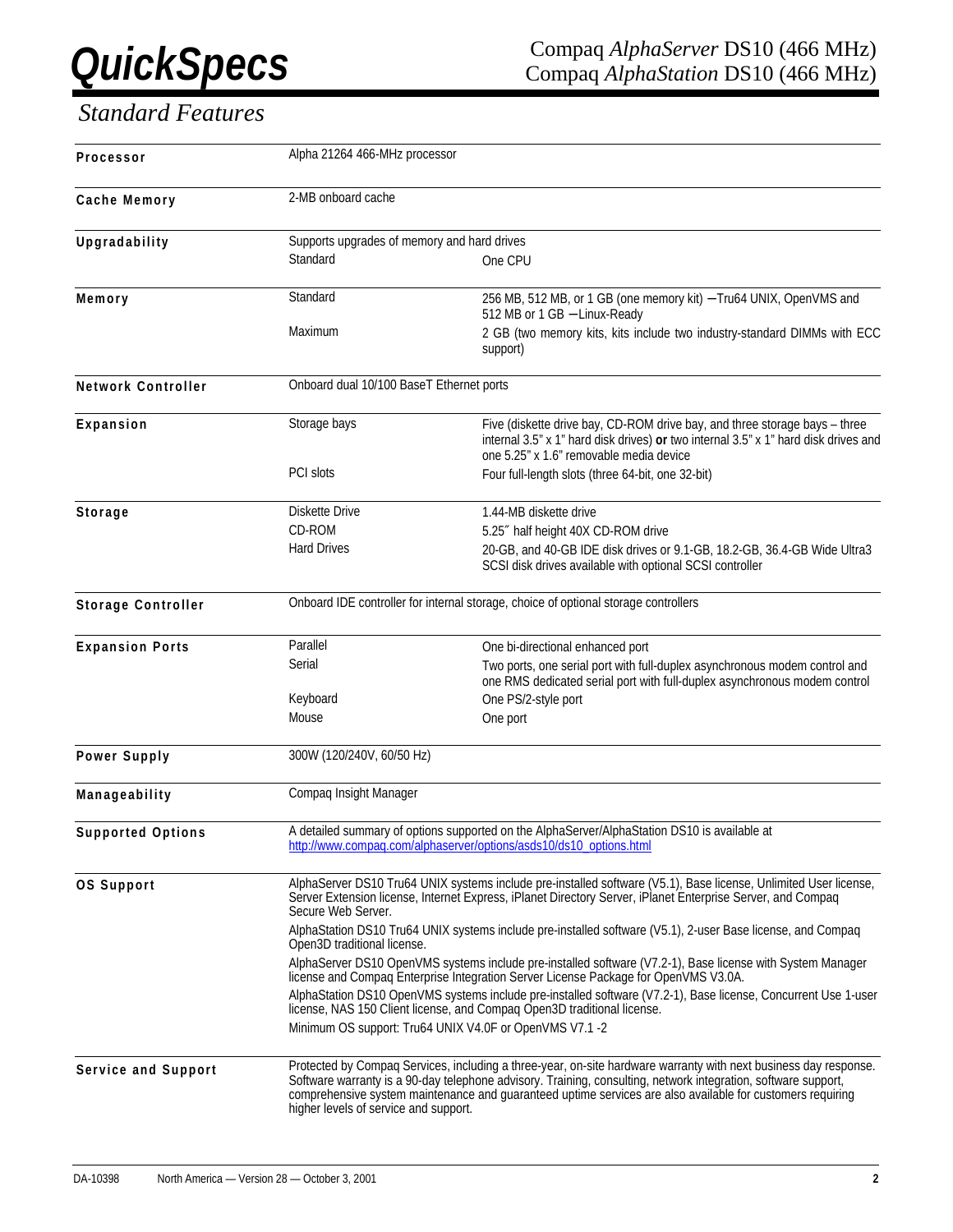# *Systems/Options*

### **Step 1** − **Select system**

AlphaServer/AlphaStation DS10 systems require the **mandatory** selection of the following items:

- IDE or SCSI system disk drive
- SCSI adapter and SCSI cable kit required for internal SCSI disks and tape
- Country-specific power cord
- Software media and documentation for first system on site
- Rackmount kit for rackmount systems (See Step 5 M-series Cabinet Enclosures)
- Minimum OS support: Tru64 UNIX V4.0F or OpenVMS V7.1-2
- Notes: Country-specific keyboard and mouse are recommended

For system integration of any options with 6-3 part numbers, contact *Custom*Systems

| <b>AlphaServer DS10 Systems</b> |            |               |                  |                       |                       |                   |              |
|---------------------------------|------------|---------------|------------------|-----------------------|-----------------------|-------------------|--------------|
| <b>OS</b>                       | <b>CPU</b> | <b>Memory</b> | <b>PCI Slots</b> | <b>IDE Controller</b> | <b>Ethernet Ports</b> | <b>Hard Drive</b> | Order No.    |
| Tru64 UNIX                      | 466 MHz    | 256 MB        |                  | Onboard               | Onboard               | Mandatory         | DA-PB10A-AC  |
| Tru64 UNIX                      | 466 MHz    | 512 MB        |                  | Onboard               | Onboard               | Mandatory         | DA-PB10A-AD  |
| Tru64 UNIX                      | 466 MHz    | 1 GB          |                  | Onboard               | Onboard               | Mandatory         | DA-PB10A-AE  |
|                                 |            |               |                  |                       |                       |                   |              |
| OpenVMS                         | 466 MHz    | 256 MB        |                  | Onboard               | Onboard               | Mandatory         | DY-PB10A-AC  |
| OpenVMS                         | 466 MHz    | 512 MB        |                  | Onboard               | Onboard               | Mandatory         | DY-PB10A-AD  |
| OpenVMS                         | 466 MHz    | $1$ GB        |                  | Onboard               | Onboard               | Mandatory         | DY-PB10A-AE  |
|                                 |            |               |                  |                       |                       |                   |              |
| Linux-Ready                     | 466 MHz    | 512 MB        |                  | Onboard               | Onboard               | Mandatory         | D.J-PB10A-BD |
| Linux-Ready                     | 466 MHz    | 1 GB          |                  | Onboard               | Onboard               | Mandatory         | D.J-PB10A-BE |
|                                 |            |               |                  |                       |                       |                   |              |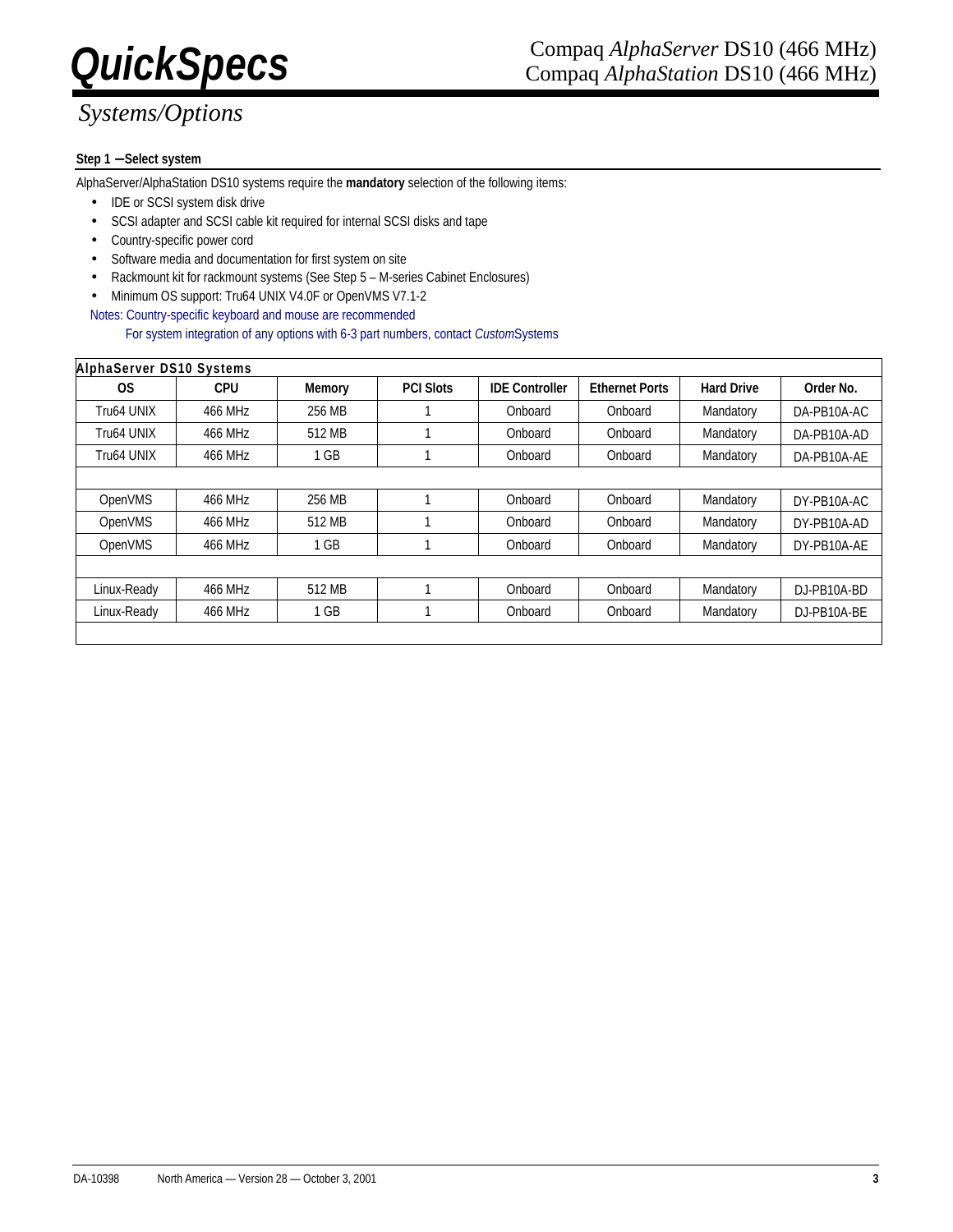#### **Step 2** − **Mandatory options**

#### **Step 2a** − **System Disk Drive** − **Mandatory**

• Selection of one system disk drive is mandatory

AlphaServer DS10 Storage Configuration Rules:

- Systems include 600-MB 40X CD-ROM drive and 1.44-MB diskette drive in dedicated drive slots
- Systems include three internal storage bays that can be configured as follows:
- Maximum of three internal disk drives (3.5" x 1" drives) **or** two internal disk drives (3.5" x 1") and one removable 5.25" half height removable media device (one 3.5″ x 1″ hard disk drive is supported in removable media bay)
- SCSI adapter and SCSI cable kit required for SCSI disks or tapes

| <b>IDE Disk Drives</b>             | 20-GB 7,200 rpm IDE drive                                                                                     | 3X-RE58A-AA        |
|------------------------------------|---------------------------------------------------------------------------------------------------------------|--------------------|
|                                    | 40-GB 7,200 rpm IDE drive                                                                                     | 3X-RE58A-BA        |
|                                    | Note: Requires console firmware update - update available at                                                  |                    |
|                                    | http://ftp.digital.com/pub/Digital/Alpha/firmware/interim/ds10/v5.9-6/                                        |                    |
| <b>Internal SCSI Disk Drives</b>   | 9.1-GB 7,200 rpm Ultra2 SCSI drive                                                                            | DS-RZ2DA-WA        |
|                                    | 9.1-GB 10,000 rpm Ultra3 SCSI drive                                                                           | DS-RZ3DD-WA        |
|                                    | 18.2-GB 7,200 rpm Ultra2 SCSI drive                                                                           | DS-RZ2EA-WA        |
|                                    | 18.2-GB 10,000 rpm Ultra3 SCSI drive                                                                          | DS-RZ3EF-WA        |
|                                    | 36.4-GB 10,000 rpm Ultra3 SCSI drive                                                                          | DS-RZ3FD-WA        |
|                                    |                                                                                                               |                    |
|                                    | Step 2b - Internal SCSI Adapter and Cable Kit - (Internal SCSI disks require SCSI adapter and SCSI cable kit) |                    |
| <b>SCSI Adapters (for Internal</b> | PCI 1-channel Ultra2 LVD SCSI adapter                                                                         | 3X-KZPCA-AA        |
| Drives)                            | PCI 2-channel multi-mode Ultra3 LVD SCSI adapter, VHDCI (Tru64 UNIX V5.1 only)                                | 3X-KZPEA-DB        |
|                                    | Note: Patch kit required, kit available at                                                                    |                    |
|                                    | http://ftp1.support.compag.com/public/Digital UNIX/v5.1/                                                      |                    |
|                                    | PCI combo card-PCI 2-channel UltraSCSI single-ended adapter and 10/100 Mbit Ethernet                          | <b>KZPCM-DA</b>    |
|                                    | PCI combo card-PCI 1-channel Ultra2 LVD SCSI, 2D Graphics, 10/100 Ethernet (Tru64 UNIX<br>and OpenVMS only)   | 3X-DEPVZ-AA        |
|                                    | PCI 1-channel UltraSCSI RAID controller (Tru64 UNIX and OpenVMS only)                                         | KZPAC-AA           |
|                                    | PCI 3-port UltraSCSI RAID controllers (4-MB/8-MB cache) (Tru64 UNIX V4.0F,                                    | <b>KZPAC-CA/CB</b> |
|                                    | OpenVMS V7.2-1)                                                                                               |                    |
|                                    | PCI 1-channel Ultra2 SCSI RAID controller, 4-MB cache (Linux-Ready Systems only)                              | SN-KZPBC-AA        |
|                                    | PCI 3-channel Ultra2 SCSI RAID controller, 32-MB cache (Linux-Ready Systems only)                             | <b>FR-PCTAR-IB</b> |
|                                    | PCI 3-channel Ultra2 SCSI RAID controller, 64-MB cache (Linux-Ready Systems only)                             | <b>FR-PCTAR-IC</b> |
| <b>SCSI Cable Kit</b>              | AlphaServer DS10 SCSI cable kit (connections for three internal drives)                                       | 3X-BN51A-SE        |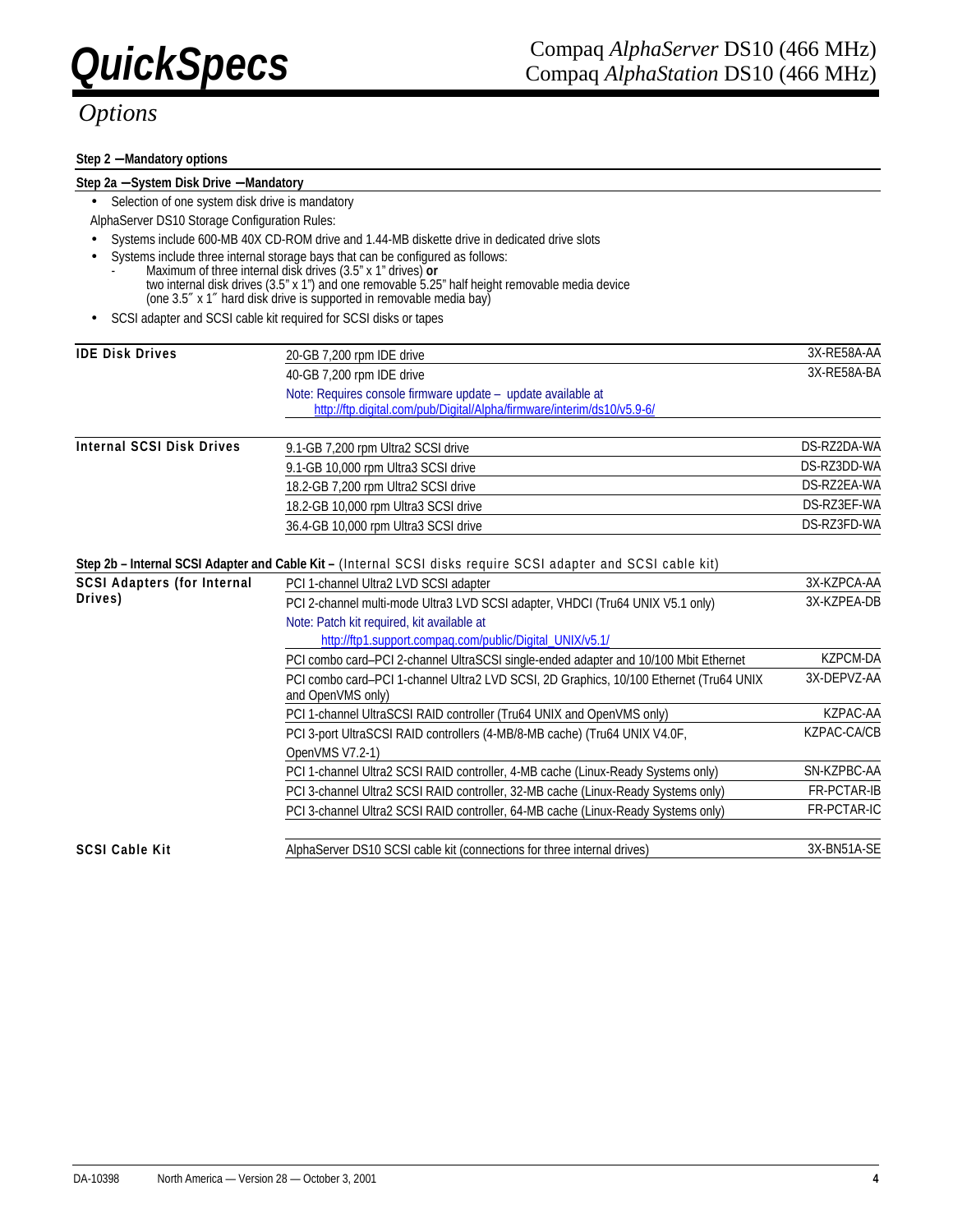#### **Step 2** − **Mandatory options** *(continued)*

|                              | Step 2c - Power Cords - Mandatory for Desktop and Rackmount Systems |                 |
|------------------------------|---------------------------------------------------------------------|-----------------|
| <b>Desktop Power Cords</b>   | North America, 2.5 m                                                | 3X-BN46K-2E     |
|                              | Australia, New Zealand, 2.5 m                                       | <b>BN19H-2E</b> |
|                              | Central Europe, 2.5 m                                               | <b>BN19C-2E</b> |
|                              | China, Australian AS 3112-1981                                      | <b>BN35S-02</b> |
|                              | China, NA NEMA 5-15 plug                                            | BN35A-01        |
|                              | Denmark, 2.5 m                                                      | <b>BN19K-2E</b> |
|                              | Egypt, India, South Africa, 2.5 m                                   | <b>BN19S-2E</b> |
|                              | Israel, 2.5 m                                                       | <b>BN18L-2E</b> |
|                              | Italy, $2.5 \text{ m}$                                              | <b>BN19M-2E</b> |
|                              | Japan, 2.5 m, Dentori approved                                      | 3X-BN46G-02     |
|                              | Switzerland, 2.5 m                                                  | <b>BN19E-2E</b> |
|                              | UK, Ireland, 2.5 m                                                  | <b>BN19A-2E</b> |
| Rackmount (M-series Cabinet) |                                                                     | <b>BN20Z-4E</b> |
| <b>Power Cords</b>           | US/Canada                                                           |                 |
|                              | Non-US                                                              | 3X-BN46L-4E     |
|                              | Japan, 4.5 m (right- angle connector)                               | 3X-BN46D-4E     |

#### **Step 3** − **Memory** − **Optional**

- Maximum 2-GB memory
- Systems include one memory kit; maximum two memory kits per system − Each kit includes two industry-standard DIMMs with ECC support

| 256-MB memory kit, two 200-pin, 100-MHz, 128-MB DIMMs                             | 3X-MS310-CA |
|-----------------------------------------------------------------------------------|-------------|
| 512-MB memory kit, two 200-pin, 100-MHz, 256-MB DIMMs                             | 3X-MS310-DA |
| 1-GB memory kit, two 200-pin, 100-MHz, 512-MB DIMMs (Tru64 UNIX and OpenVMS only) | 3X-MS310-EA |

#### **Step 4** − **Internal Storage (Removable Media)**− **Optional**

AlphaServer DS10 Storage Configuration Rules:

- Systems include 600-MB 40X CD-ROM drive and 1.44-MB diskette drive in dedicated drive slots
- Systems include three internal storage bays which can be configured as follows:
	- − Three internal disk drives (3.5" x 1" drives) **or** two internal disk drives (3.5" x 1") and one 5.25" half height removable media device (one 3.5″ x 1″ hard disk drive is supported in removable media bay)
- SCSI Host Bus adapter and SCSI cable kit required for internal SCSI disks or tapes

| 12/24-GB DAT 4mm internal SCSI tape drive (requires SN-PBXKP-BA wide-to-narrow SCSI<br>adapter) (Tru64 UNIX and OpenVMS only) | TLZ10-LB    |
|-------------------------------------------------------------------------------------------------------------------------------|-------------|
| 20/40-GB DAT tape drive, top gun blue (Tru64 UNIX and OpenVMS only)                                                           | 3X-SD20X-LB |
| 35/70-GB AIT tape drive, top gun blue (Tru64 UNIX and OpenVMS only)                                                           | 3X-SZ35X-LB |
| 35/70-GB AIT tape drive (LVD), carbon black                                                                                   | 3R-A2392-AA |
| 50/100-GB AIT tape drive, top gun blue (Tru64 UNIX and OpenVMS only)                                                          | 3X-SZ50X-LB |
| Wide-to-narrow SCSI adapter                                                                                                   | SN-PBXKP-BA |
|                                                                                                                               |             |

#### **Step 4-a**− **External Storage (Removable Media)** − **Optional**

| 40/80-GB DLT tape drive in StorageWorks carrier                               | DS-TZ90N-VW |
|-------------------------------------------------------------------------------|-------------|
| 20/40-GB DLT tape drive in StorageWorks carrier (Tru64 UNIX and OpenVMS only) | TZ88N-VA    |
| Note: Detailed information regarding media can be found at                    |             |
| http://www.compaq.com/products/storageworks/mediafamily/                      |             |

DA-10398 North America — Version 28 — October 3, 2001 **5**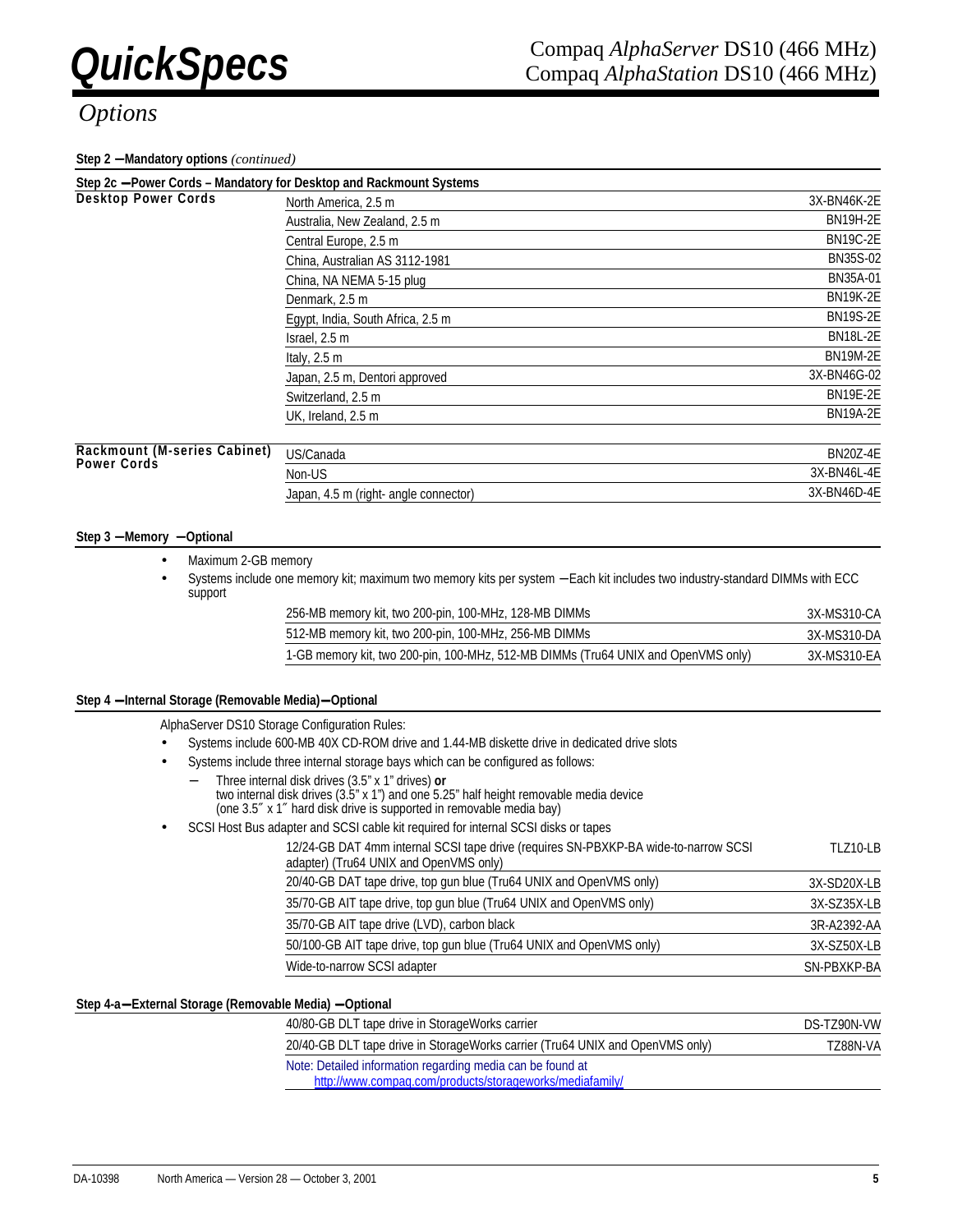### **Step 5** − **M-series Cabinets** − **Optional**

M-series cabinet enclosures support up to 12 AlphaServer DS10 systems (H9A15) M-series enclosures require selection of the following items:

- H9A10 or H9A15 Cabinet, 120V or 240V
- Cabinet front door based on cabinet height
- Factory integration

### **Cabinet Configuration Chart for AlphaServer DS10 Rackmount Systems:**

- A minimum of two AlphaServer DS10 systems is required in the H9A15 M-series cabinet.
- Each system requires an AlphaServer DS10 M-series Rackmount kit (3X-PBX01-AB).
- Each system requires a rack mount power cord.
- Up to six BA356 shelves supported; shelves cannot be mounted behind AlphaServer DS10 systems.
- Notes: The number of ballast kits required is determined by the number of system boxes. Ballast kits are required according to the following chart:

For more information on M-series Cabinet Enclosures, see www.compaq.com/alphaserver/products/m-series/index.html

| <b>M-series</b><br>Cabinet | System Rack Kit per<br>DS10 system | <b>M-series Cabinet</b><br>Height/Space | <b>AlphaServer DS10</b><br><b>Systems</b> | <b>StorageWorks</b><br>BA356/DS-SL13R Disk<br><b>Shelves</b> | <b>Ballast Kits Required</b> |
|----------------------------|------------------------------------|-----------------------------------------|-------------------------------------------|--------------------------------------------------------------|------------------------------|
| H9A10-MC/MD                | 3X-PBX01-AB                        | 56" / 32U                               | $1$ or $2$                                | 6                                                            | 2                            |
|                            |                                    |                                         | 3 or 4                                    | 6                                                            |                              |
|                            |                                    |                                         | 5                                         | 6                                                            |                              |
|                            |                                    |                                         | 6                                         | 4                                                            | $\theta$                     |
|                            |                                    |                                         |                                           | 2                                                            | $\Omega$                     |
|                            |                                    |                                         | 8, 9, or 10                               | 0                                                            | $\theta$                     |
| H9A15-MC/MD                | 3X-PBX01-AB                        | 66.5" / 39U                             | 2 or 3                                    | 6                                                            | 2                            |
|                            |                                    |                                         | 4                                         | 6                                                            |                              |
|                            |                                    |                                         | 5                                         | 6                                                            |                              |
|                            |                                    |                                         | 6                                         | 4                                                            |                              |
|                            |                                    |                                         | ∍                                         | 2                                                            | $\theta$                     |
|                            |                                    |                                         | 8 to 12                                   | 0                                                            | $\Omega$                     |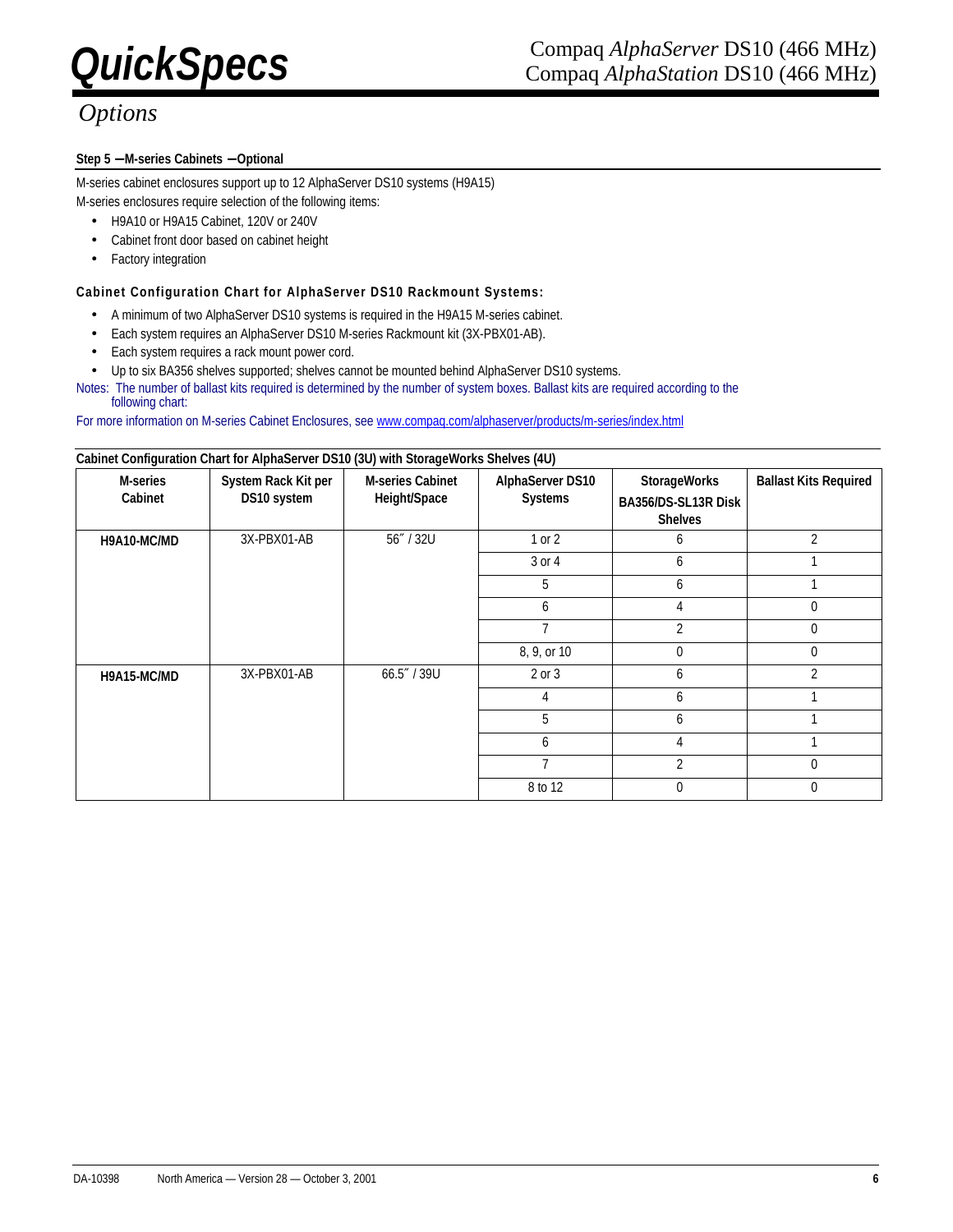### **Step 5** − **M-series Cabinets** − **Optional** *(continued)*

#### **Cabinet Configuration Chart for AlphaServer DS10 (3U) Rackmount Systems with RA3000 and Disk Shelves (12U)**

- 12U of vertical cabinet space is reserved for one RA3000 controller shelf and up to five disk shelves mounted in top of cabinet, front to back; an additional 2U of vertical space is required for RA3000 controller shelf UPS.
- Disk shelves can be a combination of RA3000 DS-SWXRA-GN disk shelves and StorageWorks BA36R-RC/RD disk shelves.
- RA3000 controller shelf supports a maximum of four DS-SWXRA-GN disk shelves; third and fourth DS-SWXRA-GN disk shelf ordered will be installed in rear of M-series cabinet; rear mounted shelves require that a 2-m SCSI cable (BN37A-02) be ordered separately.
- Systems are supported in remaining vertical space. The following table considers space requirements for the AlphaServer DS10 system boxes and RA3000.
- For ballast requirements refer back to "**Cabinet Configuration Chart for AlphaServer DS10 (3U) with StorageWorks Shelves (4U).**"

| <b>M-series</b><br>Cabinet | System Rack Kit per DS10<br>system | <b>M-series Cabinet</b><br>Height/Space | <b>AlphaServer DS10 Systems</b> | <b>StorageWorks</b><br>RA3000 + Shelves |
|----------------------------|------------------------------------|-----------------------------------------|---------------------------------|-----------------------------------------|
| H9A10-MC/MD                | BA36R-RC/RD                        | 54.2" / 32U                             |                                 | $1 + 5$                                 |
|                            |                                    |                                         |                                 | $1 + 5$                                 |
|                            |                                    |                                         |                                 | $1 + 5$                                 |
| H9A15-MC/MD                | BA36R-RC/RD                        | 66.5''/39U                              |                                 | $1 + 5$                                 |
|                            |                                    |                                         |                                 | $1 + 5$                                 |
|                            |                                    |                                         |                                 | $1 + 5$                                 |
|                            |                                    |                                         |                                 | $1 + 5$                                 |

#### **Cabinet Configuration Chart for AlphaServer DS10 (3U) with StorageWorks BA370 (20U) and Disk Shelves**

- 20U of vertical cabinet space is reserved for one front-mounted BA370 rackmount enclosure, or one front-mounted and one rear-mounted BA370 enclosure in top of cabinet, front to back. Note that top fan (1U) is removed from cabinet when BA370 rackmount enclosure is installed.
- Systems and StorageWorks shelves are supported in remaining vertical space; StorageWorks shelves are not supported in rear of cabinet behind a front-mounted BA370 rackmount enclosure.

#### **Cabinet Configuration Rules for AlphaServer DS10 with BA370 and Disk Shelves**

| Cabinet     | <b>Cabinet Rack Kit</b><br>for BA370 | <b>Cabinet Height/Space</b> | <b>Systems</b> | <b>BA370 Enclosures</b> | <b>Shelves</b> |
|-------------|--------------------------------------|-----------------------------|----------------|-------------------------|----------------|
| H9A10-MC/MD | BA36R-RC/RD                          | 54.2" / 32U                 |                | 1 (front) or            |                |
|             |                                      |                             |                | 2 (front & back)        |                |
| H9A15-MC/MD | BA36R-RC/RD                          | 66.5''/40U                  |                | 1 (front) or            |                |
|             |                                      |                             |                | 2 (front & back)        |                |
|             |                                      |                             |                |                         |                |

Note: Installation of one BA370 and one system in H9A15 cabinet requires mandatory selection of a ballast kit; a ballast kit is not required if two BA370s and one system are installed in H9A15 cabinet.

| M-series<br>. Kit tor<br>Rackmount<br><b>AlphaServer DS10</b> | Rackmount kit must be ordered separately |                            |
|---------------------------------------------------------------|------------------------------------------|----------------------------|
|                                                               | AlphaServer DS10 M-series rackmount kit  | へい<br>∕−……<br>∵י⊣∧ر<br>DA' |

Note: Factory integration of a DS10 system drawer in a Compaq 9000 rackmount cabinet using rack kit, 3X-PBX01-AA, is not supported. Contact CustomSystems.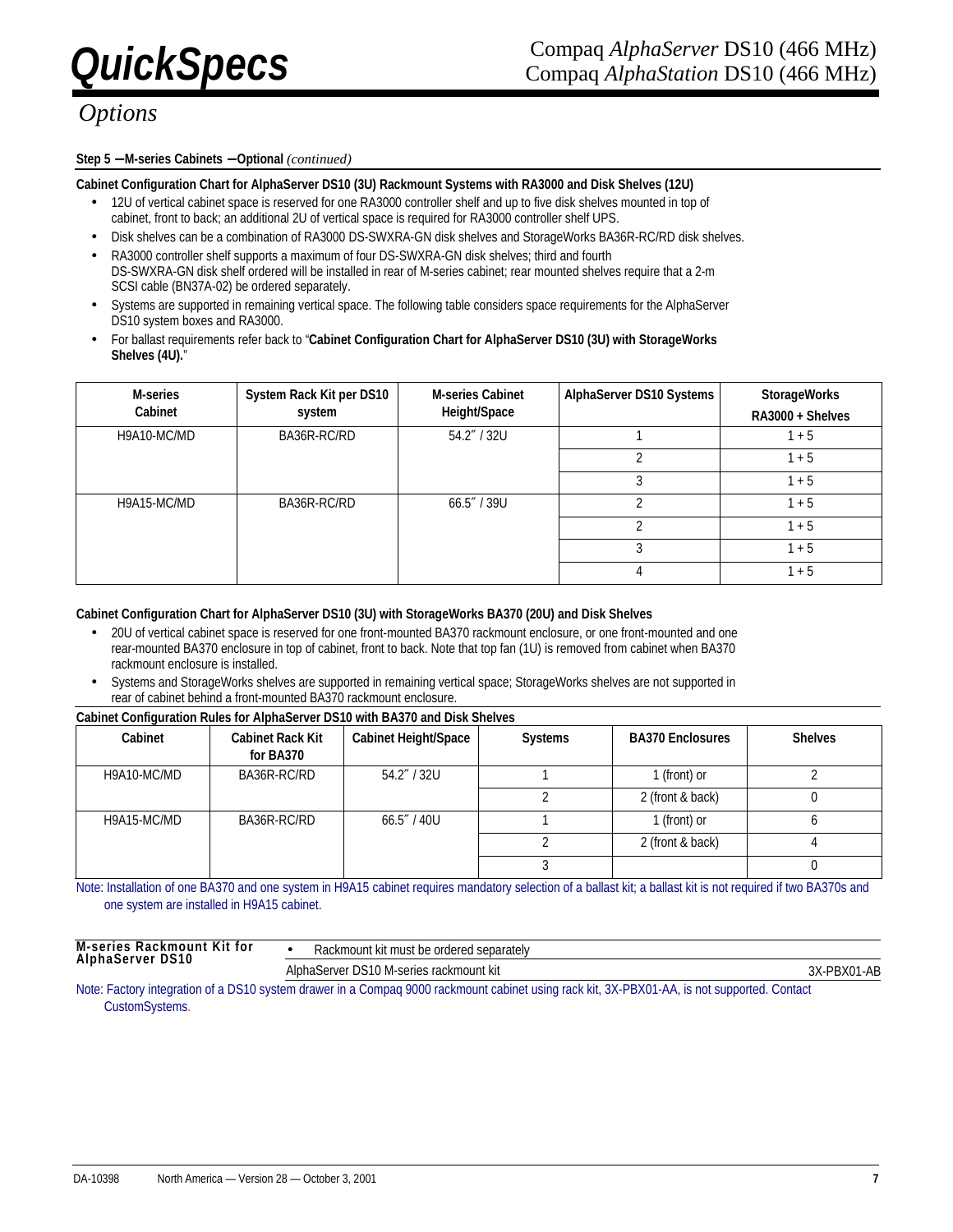**Step 5** − **M-series Cabinets** − **Optional** *(continued)*

| <b>M-series Cabinets</b>              | 67" cabinet enclosure with 54.2" or 33U of usable vertical space; 120V dual-24A controller,<br>each with 10 NEMA 5-15R outlets, input power plug NEMA L5-30P, Americas, Asia Pacific;<br>includes rear door, top fan tray, and two H7600-AA power distribution units | <b>H9A10-MC</b> |  |
|---------------------------------------|----------------------------------------------------------------------------------------------------------------------------------------------------------------------------------------------------------------------------------------------------------------------|-----------------|--|
|                                       | 67" cabinet enclosure with 54.2" or 33U of usable vertical space; 240V dual-16 A controller,<br>each with 12 IEC C13 outlets, input power plug IEC 309, 16A, Europe; includes rear door, top<br>fan tray, and two H7600-DB power distribution units                  | <b>H9A10-MD</b> |  |
|                                       | 79" cabinet enclosure with 66.5" or 40U of usable vertical space; 120V dual-24A controller,<br>each with 10 NEMA 5-15R outlets, input power plug NEMA L5-30P, Americas, Asia Pacific;<br>includes rear door, top fan tray, and two H7600-AA power distribution units |                 |  |
|                                       | 79" cabinet enclosure with 66.5" or 40U of usable vertical space; 240V dual-16A controller,<br>each with 12 IEC C13 outlets, input power plug IEC 309, 16A, Europe; includes rear door, top<br>fan tray, and two H7600-DB power distribution units                   | <b>H9A15-MD</b> |  |
| <b>M-series Cabinet Rackmount Kit</b> | Rackmount kit must be ordered separately                                                                                                                                                                                                                             |                 |  |
| for AlphaServer DS10                  | AlphaServer DS10 M-series rackmount kit                                                                                                                                                                                                                              | 3X-PBX01-AB     |  |
|                                       | Note: (Refer to the Cabinet Configuration Charts above for configuration rules.)                                                                                                                                                                                     |                 |  |
| in M-series Cabinets with Front       | Storage Works Shelves Supported Storage Works UltraSCSI single bus, single-ended shelf with 180W power supply and RETMA<br>mounting kit                                                                                                                              | BA36R-RC        |  |
| Doors (H9A10/H9A15)                   | StorageWorks UltraSCSI split bus, single-ended shelf with 180W power supply and RETMA<br>mounting kit                                                                                                                                                                | BA36R-RD        |  |
|                                       | 180W power supply for redundant power of a BA36R (includes power cord)                                                                                                                                                                                               | CK-BA35X-HH     |  |
| <b>BA370 Rackmount</b>                | BA370 front-mount rackmount enclosure includes RETMA rackmount kit; first BA370 enclosure<br>Enclosure/Rear Cabinet Extender must be front mounted in cabinet, 20U height                                                                                            | 2T-BA370-AS     |  |
|                                       | BA370 rear-mount rackmount enclosure includes RETMA rackmount kit; second BA370<br>enclosure must be rear mounted in cabinet, 20U height                                                                                                                             | 2T-BA370-AR     |  |
|                                       | Note: Rear Cabinet Extender, H9C10-TE or H9C15-TE, is mandatory for second BA370                                                                                                                                                                                     |                 |  |
| <b>M-series Cabinet Rear Cabinet</b>  | Rear cabinet extender, top gun blue, for H9A10-MC/MD cabinets                                                                                                                                                                                                        |                 |  |
| Extender                              | Rear cabinet extender, top gun blue, for H9A15-MC/MD cabinets                                                                                                                                                                                                        | <b>H9C15-TE</b> |  |
| <b>M-series cabinet Front Door</b>    | Required selection of door based on cabinet height                                                                                                                                                                                                                   |                 |  |
|                                       | Front door, top gun blue, for H9A10-MC/MD cabinet enclosure                                                                                                                                                                                                          |                 |  |
|                                       | Front door, top gun blue, for H9A15-MC/MD cabinet enclosure                                                                                                                                                                                                          | <b>H9C15-TF</b> |  |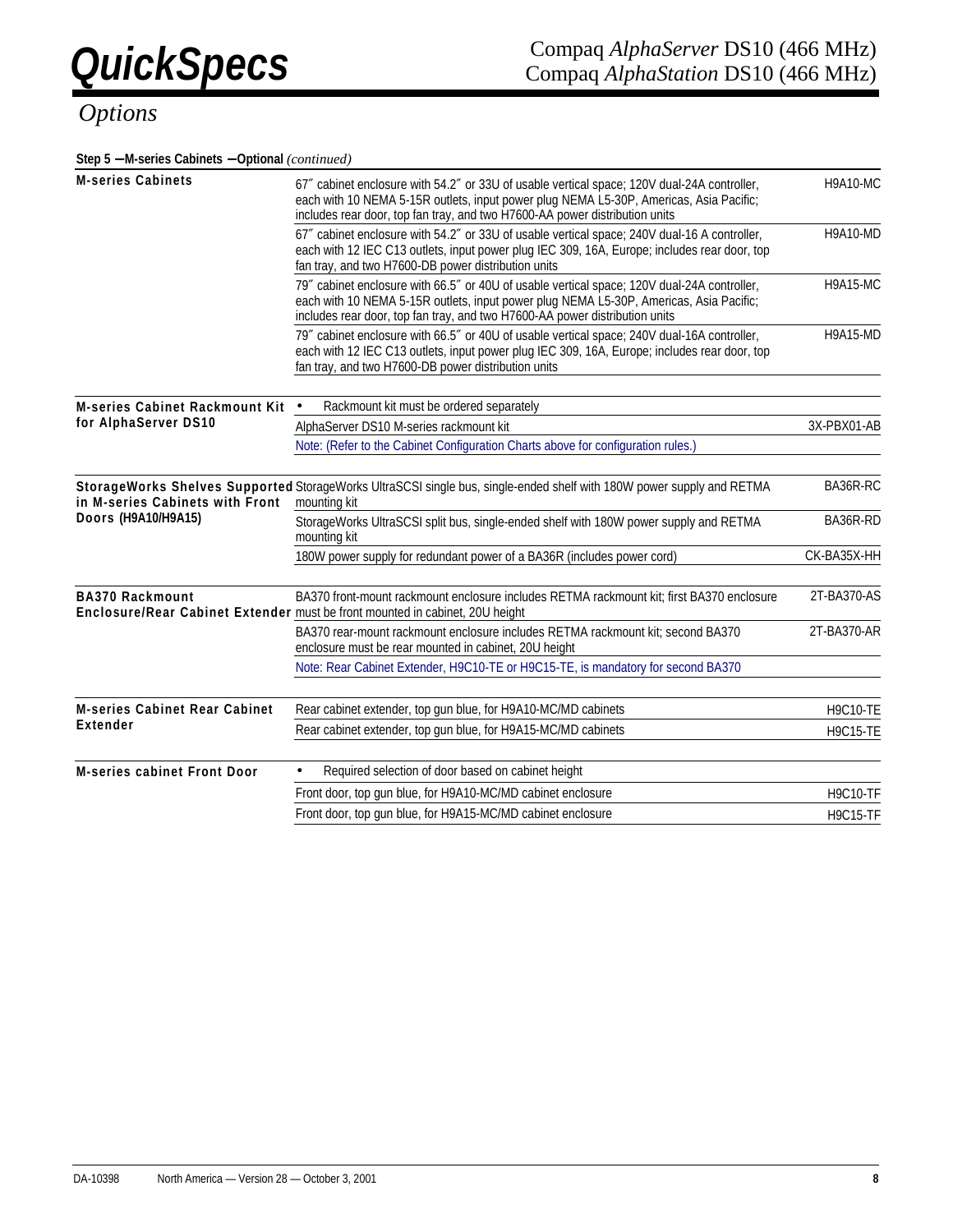| Step 5 - M-series Cabinets - Optional (continued)                |                                                                                                                                                                                                                                                                                                                    |                 |
|------------------------------------------------------------------|--------------------------------------------------------------------------------------------------------------------------------------------------------------------------------------------------------------------------------------------------------------------------------------------------------------------|-----------------|
| <b>M-series Cabinet Factory</b><br><b>Integration - Required</b> | Factory Integration of systems and storage devices assembled and configured in cabinet<br>enclosure for H9A10 or H9A15 cabinet enclosures                                                                                                                                                                          | YS-ASCAA-AA     |
| M-series Cabinet Ballast Kits -<br><b>As Required</b>            | Ballast is added to a cabinet at particular locations for specific configurations to meet<br>$\bullet$<br>safety regulations for installation, operation, and service; see Cabinet Configuration<br>Charts                                                                                                         |                 |
|                                                                  | Two 35-40 lb. steel plates                                                                                                                                                                                                                                                                                         | <b>H9C10-MC</b> |
| <b>M-series Cabinet Rackmount</b>                                | Required for BA370                                                                                                                                                                                                                                                                                                 |                 |
| <b>Power Cords</b>                                               | US/Canada                                                                                                                                                                                                                                                                                                          | <b>BN20Z-4E</b> |
|                                                                  | Non-US                                                                                                                                                                                                                                                                                                             | <b>BN35S-4E</b> |
|                                                                  | Japan, 2.5m                                                                                                                                                                                                                                                                                                        | 3X-BN46D-4E     |
| Compaq CustomSystems Support .                                   | Cabinets containing systems and storage must be assembled by qualified assemblers:<br>Compaq Manufacturing, Compaq CustomSystems, or an authorized Compaq Certified<br>Integration Partner.                                                                                                                        |                 |
|                                                                  | For custom integration of systems, options, cabinet expansion offerings, and additional<br>Compag and third-party devices, or for other cabinets, doors, and trim kits of a different<br>color, contact Compaq CustomSystems at 1-800-AT COMPAQ, or your local authorized<br>Compaq Certified Integration Partner. |                 |
| Step 6 - External Storage - Optional                             |                                                                                                                                                                                                                                                                                                                    |                 |
| <b>UltraSCSI Configuration Rules</b>                             | UltraSCSI configurations require UltraSCSI components (controllers, adapters, shelves,<br>$\bullet$<br>disks, and cables)                                                                                                                                                                                          |                 |
|                                                                  | UltraSCSI adapters support UltraSCSI disks at UltraSCSI speeds in UltraSCSI top gun<br>$\bullet$<br>blue shelves (DS-BA356-xx)                                                                                                                                                                                     |                 |
| <b>UltraSCSI StorageWorks</b><br>Pedestals                       | UltraSCSI top gun blue pedestals provide support for UltraSCSI disk drives; pedestal is<br>$\bullet$<br>available in single-bus or split-bus configurations and includes a personality module and<br>180W power supply                                                                                             |                 |
|                                                                  | UltraSCSI shelf supports: seven 3.5" hard disk drives, or one 5.25" device and four 3.5"<br>hard disk drives, or two 5.25" devices and one 3.5" hard disk drive                                                                                                                                                    |                 |
|                                                                  | Installation of redundant power supply reduces number of 3.5" drive slots by one                                                                                                                                                                                                                                   |                 |
|                                                                  | UltraSCSI single-ended pedestal, single-bus personality module, 180W power supply                                                                                                                                                                                                                                  | DS-BA356-KF     |
|                                                                  | UltraSCSI single-ended pedestal, split-bus personality module, 180W power supply                                                                                                                                                                                                                                   | DS-BA356-KG     |
|                                                                  | UltraSCSI pedestal, single-channel differential personality module, 180W power supply                                                                                                                                                                                                                              | DS-BA356-KH     |
|                                                                  | 180W power supply, includes 120V North American and 240V IEC power cord                                                                                                                                                                                                                                            | CK-BA35X-HH     |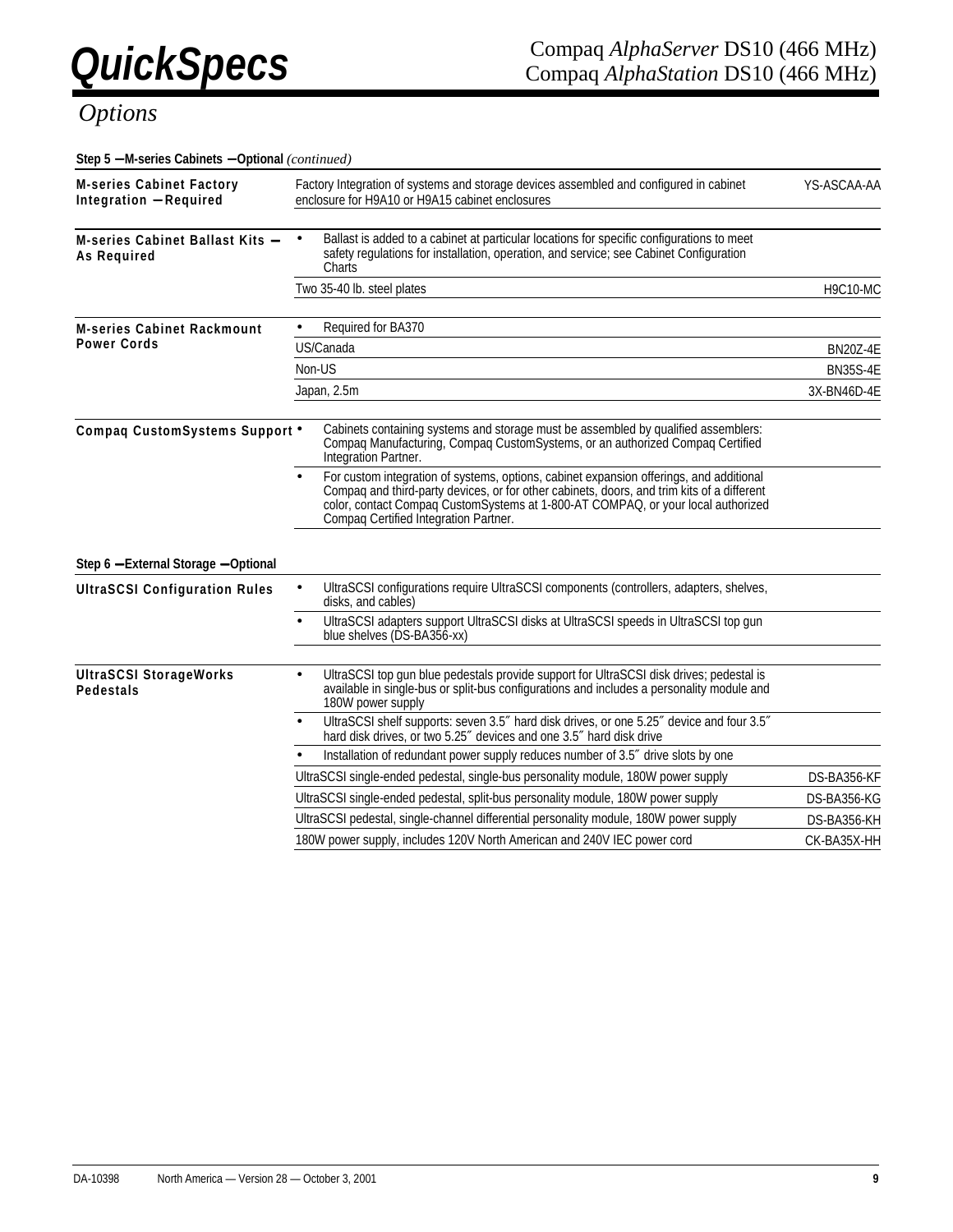**Step 6** − **External Storage** − **Optional** *(continued)*

| Tabletop Tape Drives | Tape drives require an LVD adapter (3X-KZPCA-AA) or single-ended UltraSCSI adapter<br>$\bullet$<br>(KZPCM-DA) and country-specific power cord |             |
|----------------------|-----------------------------------------------------------------------------------------------------------------------------------------------|-------------|
|                      | 12/24-GB 4-mm DAT narrow single-ended tabletop SCSI tape, includes 120V North American<br>power cord, requires BN31W-xx SCSI cable            | DS-TLZ10-DB |
|                      | 20/40-GB 4 mm DAT LVD tabletop SCSI tape drive - North America (Tru64 UNIX and<br>OpenVMS only)                                               | 157770-001  |
|                      | 20/40-GB 4 mm DAT LVD tabletop SCSI tape drive - International (Tru64 UNIX and OpenVMS<br>only)                                               | 157770-B31  |
|                      | 20/40-GB 4 mm DAT LVD tabletop SCSI tape drive -Japan (Tru64 UNIX and OpenVMS only)                                                           | 157770-291  |
|                      | 35/70-GB AIT LVD tabletop tape drive unit, US                                                                                                 | 216885-001  |
|                      | 35/70-GB AIT LVD tabletop tape drive unit, International                                                                                      | 216885-B31  |
|                      | 35/70-GB AIT LVD tabletop tape drive unit, Japan                                                                                              | 216885-291  |
|                      | 50/100-GB 8mm AIT LVD tabletop SCSI tape drive - North America (Tru64 UNIX and<br>OpenVMS only)                                               | 157767-001  |
|                      | 50/100-GB 8mm AIT LVD tabletop SCSI tape drive - International (Tru64 UNIX and OpenVMS<br>only)                                               | 157767-B31  |
|                      | 50/100-GB 8mm AIT LVD tabletop SCSI tape drive -Japan (Tru64 UNIX and OpenVMS only)                                                           | 157767-291  |
|                      | 32/64-GB DAT loader in carrier (Tru64 UNIX and OpenVMS only)                                                                                  | TLZ9L-VA    |
|                      | 32/64-GB tabletop DAT loader (Tru64 UNIX and OpenVMS only)                                                                                    | TLZ9L-DB    |
|                      | 20/40-GB SCSI (DLT 4000E) tabletop tape drive (Tru64 UNIX and OpenVMS only)                                                                   | TZ88N-TA    |
|                      | 40/80-GB SCSI LVD (DLT8000) tabletop tape drive - Worldwide                                                                                   | 146197-B21  |
|                      | 40/80-GB SCSI LVD (DLT8000) tabletop tape drive -Japan                                                                                        | 146197-291  |
|                      | 110/220-GB SDLT Ultra2 LVD tabletop tape drive, US                                                                                            | 192103-001  |
|                      | 110/220-GB SDLT Ultra2 LVD tabletop tape drive, International                                                                                 | 192103-B31  |
|                      | 110/220-GB SDLT Ultra2 LVD tabletop tape drive, Japan                                                                                         | 192103-291  |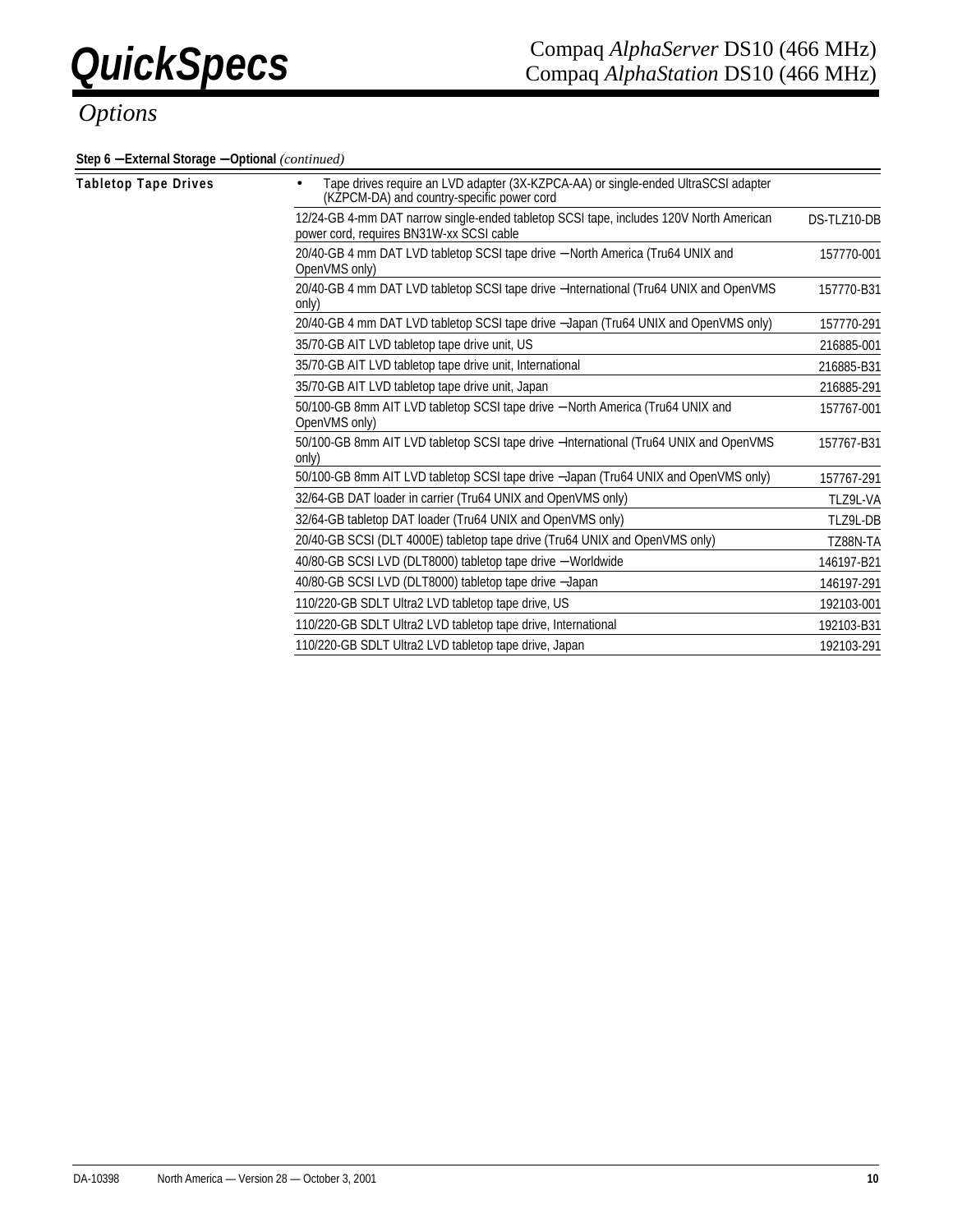#### **Step 6** − **External Storage** − **Optional** *(continued)*

**Storage Controllers/Host Bus Adapters for StorageWorks** 

- Storage controllers require a minimum Operating System Revision of Tru64 UNIX V4.0F or OpenVMS V7.1-2 unless noted otherwise.
- Each storage controller/adapter uses one PCI slot

|                                                                                                                                                                                                                                                                            | Maximum # Supported |                |                |                 |
|----------------------------------------------------------------------------------------------------------------------------------------------------------------------------------------------------------------------------------------------------------------------------|---------------------|----------------|----------------|-----------------|
|                                                                                                                                                                                                                                                                            | Tru64 UNIX          | <b>OpenVMS</b> | Linux-Ready    |                 |
| PCI-to-Fibre Channel host bus adapter                                                                                                                                                                                                                                      | $\overline{2}$      | $\overline{2}$ |                | DS-KGPSA-CA     |
| Fibre Channel cable xx=02, 05, 15, 30, 50 meters                                                                                                                                                                                                                           |                     |                |                | <b>BNGBX-xx</b> |
|                                                                                                                                                                                                                                                                            |                     |                |                |                 |
| PCI-to-Fibre Channel 64-bit adapter, HBA                                                                                                                                                                                                                                   |                     |                | 2              | DS-SWLA4-PD     |
|                                                                                                                                                                                                                                                                            |                     |                |                |                 |
| PCI 2-port UltraSCSI single-ended adapter and 10/100 Mb Ethernet combo<br>adapter                                                                                                                                                                                          | 2                   | 2              | $\overline{2}$ | <b>KZPCM-DA</b> |
| VHDCI male-to-VHDCI male UltraSCSI cable,<br>xx=02, 2E (2.5), 03, 05, 10, 20 m)                                                                                                                                                                                            |                     |                |                | BN37A-xx        |
|                                                                                                                                                                                                                                                                            |                     |                |                |                 |
| PCI 1-port Ultra2 SCSI (LVD) adapter, 68-pin HD connector, requires<br>BN38C cable (2 to 20m) to connect to single-ended UltraSCSI or LVD shelf                                                                                                                            | $\overline{2}$      | $\overline{2}$ | 3              | 3X-KZPCA-AA     |
| 68-pin HD male-to-VHDCI male UltraSCSI cable; required for each external<br>UltraSCSI shelf attached to KZPCA-AA adapter                                                                                                                                                   |                     |                |                | BN38C-xx        |
|                                                                                                                                                                                                                                                                            |                     |                |                |                 |
| PCI 2-channel LVD multi-mode Ultra3 SCSI adapter, VHDCI                                                                                                                                                                                                                    | 1                   |                |                | 3X-KZPEA-DB     |
| Note: Patch kit required, kit is available at<br>http://ftp1.support.compaq.com/public/Digital_UNIX/v5.1/                                                                                                                                                                  | V <sub>5.1</sub>    |                |                |                 |
| PCI 1-port UltraSCSI differential adapter; includes external 68-pin HD<br>connector; requires BN38C-xx cable (2-25m) to connect adapter to<br>Differential UltraSCSI shelf or RAID controller                                                                              | $\overline{2}$      | $\overline{2}$ | $\overline{2}$ | <b>KZPBA-CB</b> |
| 68-pin HD male-to-VHDCI male UltraSCSI cable; required for each external<br>UltraSCSI shelf attached to KZPBA-CB adapter                                                                                                                                                   |                     |                |                | BN38C-xx        |
| PCI 3-channel Ultra2 LVD RAID controller, 64-bit, 64-MB cache                                                                                                                                                                                                              | 2                   |                |                |                 |
|                                                                                                                                                                                                                                                                            | V4.0F/4.0G/5.1      |                |                | DS-KZPCC-CE     |
| PCI 1-channel Ultra2 LVD backplane RAID controller, 64-bit, 16-MB cache                                                                                                                                                                                                    | $\overline{2}$      | ÷,             |                | DS-KZPCC-AC     |
|                                                                                                                                                                                                                                                                            | V4.0F/4.0G/5.1      |                |                |                 |
|                                                                                                                                                                                                                                                                            |                     |                |                |                 |
| PCI 1-port UltraSCSI RAID controller with 4-MB cache memory, includes                                                                                                                                                                                                      | $\overline{2}$      | $\overline{2}$ |                | KZPAC-AA        |
| RAID Array 230/Plus Subsystem software and documentation kit and<br>VHDCI female connector; tape drives not supported - 18.2-GB or higher<br>disk drives not supported on KZPAC-xx RAID controllers                                                                        | <b>V4.0F</b>        |                |                |                 |
| PCI 3-port UltraSCSI RAID controller with 4-MB cache memory, includes                                                                                                                                                                                                      | $\overline{2}$      | $\overline{2}$ |                | KZPAC-CA        |
| RAID Array 230/Plus Subsystem Software and documentation kit; tape<br>drives not supported; SCSI cable required for each active port; requires<br>BN31K-0E for external third-port connection -18.2-GB or higher disk drives<br>not supported on KZPAC-xx RAID controllers | <b>V4.0F</b>        |                |                |                 |
| PCI 3-port UltraSCSI RAID controller with 8-MB cache memory, includes                                                                                                                                                                                                      | 2                   | $\overline{2}$ |                | KZPAC-CB        |
| RAID Array 230/Plus Subsystem Software and documentation kit; tape<br>drives not supported; SCSI cable required for each active port; requires<br>BN31K-0E for external third-port connection -18.2-GB or higher disk drives<br>not supported on KZPAC-xx RAID controllers | <b>V4.0F</b>        |                |                |                 |
| Cache battery backup for KZPAC controller                                                                                                                                                                                                                                  |                     |                |                | KZPSC-UB        |
| VHDCI male-to-VHDCI male UltraSCSI cable, xx=02, 2E (2.5), 03, 05, 10,                                                                                                                                                                                                     |                     |                |                | BN37A-xx        |
| 20 m)                                                                                                                                                                                                                                                                      |                     |                |                |                 |
| Note: Manufacturing may substitute BN37A-02 cable for specific cabinet<br>configurations                                                                                                                                                                                   |                     |                |                |                 |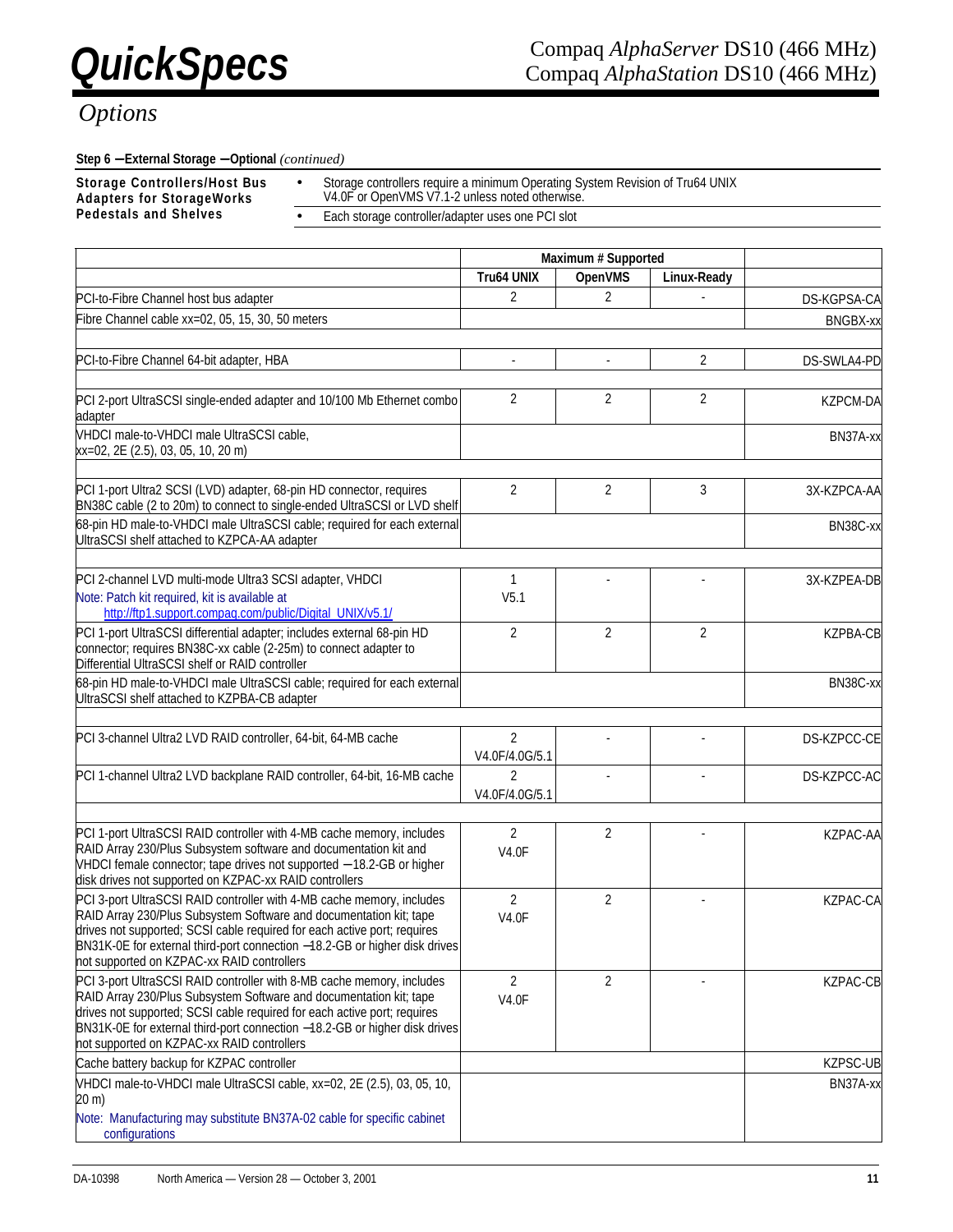### **Step 6** − **External Storage** − **Optional** *(continued)*

| SCSI cable/bulkhead assembly kit with KZPAC-CA/CB, allows external<br>connection of one third port                |                                                                                                                                                                                                                  |                   |                     |             | <b>BN31K-0E</b> |
|-------------------------------------------------------------------------------------------------------------------|------------------------------------------------------------------------------------------------------------------------------------------------------------------------------------------------------------------|-------------------|---------------------|-------------|-----------------|
| Storage Controllers/Host Bus Adapters for StorageWorks Pedestals and Shelves (continued)                          |                                                                                                                                                                                                                  |                   |                     |             |                 |
|                                                                                                                   |                                                                                                                                                                                                                  |                   | Maximum # Supported |             |                 |
|                                                                                                                   |                                                                                                                                                                                                                  | <b>Tru64 UNIX</b> | <b>OpenVMS</b>      | Linux-Ready |                 |
| SCSI cable/bulkhead assembly kit with two ports for KZPAC-CA/CB, allows<br>external connection of two third ports |                                                                                                                                                                                                                  |                   |                     |             | KZPAC-SB        |
| PCI 1-channel Ultra2 SCSI RAID controller, 4-MB cache (Linux-Ready<br>systems only)                               |                                                                                                                                                                                                                  |                   |                     | 3           | SN-KZPBC-AA     |
| PCI 3-channel Ultra2 SCSI RAID controller, 32-MB cache (Linux-Ready<br>systems only)                              |                                                                                                                                                                                                                  |                   |                     | 3           | FR-PCTAR-IB     |
| PCI 3-channel Ultra2 SCSI RAID controller, 64-MB cache (Linux-Ready<br>systems only)                              |                                                                                                                                                                                                                  |                   |                     | 3           | FR-PCTAR-IC     |
| <b>StorageWorks Fibre Channel</b>                                                                                 | Fibre Channel SAN Switch, 8 ports with Fabric Operating Software (DS-DSGGB-AA)                                                                                                                                   |                   |                     |             |                 |
| <b>Switches</b>                                                                                                   |                                                                                                                                                                                                                  |                   |                     |             | 158222-B21      |
|                                                                                                                   | Fibre Channel SAN Switch, 16 ports with Fabric Operating Software (DS-DSGGB-AB)                                                                                                                                  |                   |                     |             | 158223-B21      |
|                                                                                                                   | Note: For above switches, refer to<br>http://www.compaq.com/products/quickspecs/10457_na/10457_na.HTML                                                                                                           |                   |                     |             |                 |
|                                                                                                                   | for more information                                                                                                                                                                                             |                   |                     |             |                 |
|                                                                                                                   | Fibre Channel SAN Switch 8-EL (DS-DSGGC-AA) - refer to                                                                                                                                                           |                   | 176219-B21          |             |                 |
|                                                                                                                   | http://www.compaq.com/products/quickspecs/10647_na/10647_na.HTML for more<br>information                                                                                                                         |                   |                     |             |                 |
|                                                                                                                   | Fibre Channel SAN Switch 16-EL (DS-DSGGC-AB) - refer to                                                                                                                                                          |                   |                     |             | 212776-B21      |
|                                                                                                                   | http://www.compaq.com/products/quickspecs/10735_na/10735_na.HTML for more<br>information                                                                                                                         |                   |                     |             |                 |
| StorageWorks BA370 Rackmount .<br>Enclosure                                                                       | M-series cabinets (H9A10 and H9A15) allow one BA370 enclosure to be installed<br>in front cabinet                                                                                                                |                   |                     |             |                 |
|                                                                                                                   | Host adapter, RAID Array controller, platform specific Solutions Software Kit, and<br>disk drives must be ordered separately                                                                                     |                   |                     |             |                 |
|                                                                                                                   | BA370 front mount rackmount enclosure with five 180W power supplies, includes<br>RETMA rackmount kit: first BA370 enclosure must be front mounted in cabinet. 20U<br>height                                      |                   |                     |             | 2T-BA370-AS     |
|                                                                                                                   | Factory configured RAID of rackmounted BA370/HSZ80                                                                                                                                                               |                   |                     |             | YS-ASCRD-AA     |
|                                                                                                                   | Note: Factory configured RAID sets for disks in rackmounted BA370 StorageWorks<br>shelf controlled by one or two HSZ70s require completion of questionnaire<br>located at http://www.digital.com/alphaserver/fcr |                   |                     |             |                 |
| Removable Media Devices for                                                                                       | 12/24-GB 4 mm DAT narrow SCSI tape drive in StorageWorks carrier                                                                                                                                                 |                   |                     |             | DS-TLZ10-VA     |
| <b>External StorageWorks Shelves</b>                                                                              | 20/40-GB DLT tape drive in StorageWorks carrier (Tru64 UNIX and OpenVMS only)                                                                                                                                    |                   |                     |             | TZ88N-VA        |
|                                                                                                                   | 40/80-GB DLT tape drive in StorageWorks carrier                                                                                                                                                                  |                   |                     |             | DS-TZ90N-VW     |
|                                                                                                                   | 35/70-GB AIT tape drive in StorageWorks carrier (Tru64 UNIX and OpenVMS only)                                                                                                                                    |                   |                     |             | DS-AIT35-VW     |
|                                                                                                                   | 600-MB 32X SCSI CD-ROM drive in StorageWorks carrier                                                                                                                                                             |                   |                     |             | DS-RRD47-VA     |
|                                                                                                                   |                                                                                                                                                                                                                  |                   |                     |             |                 |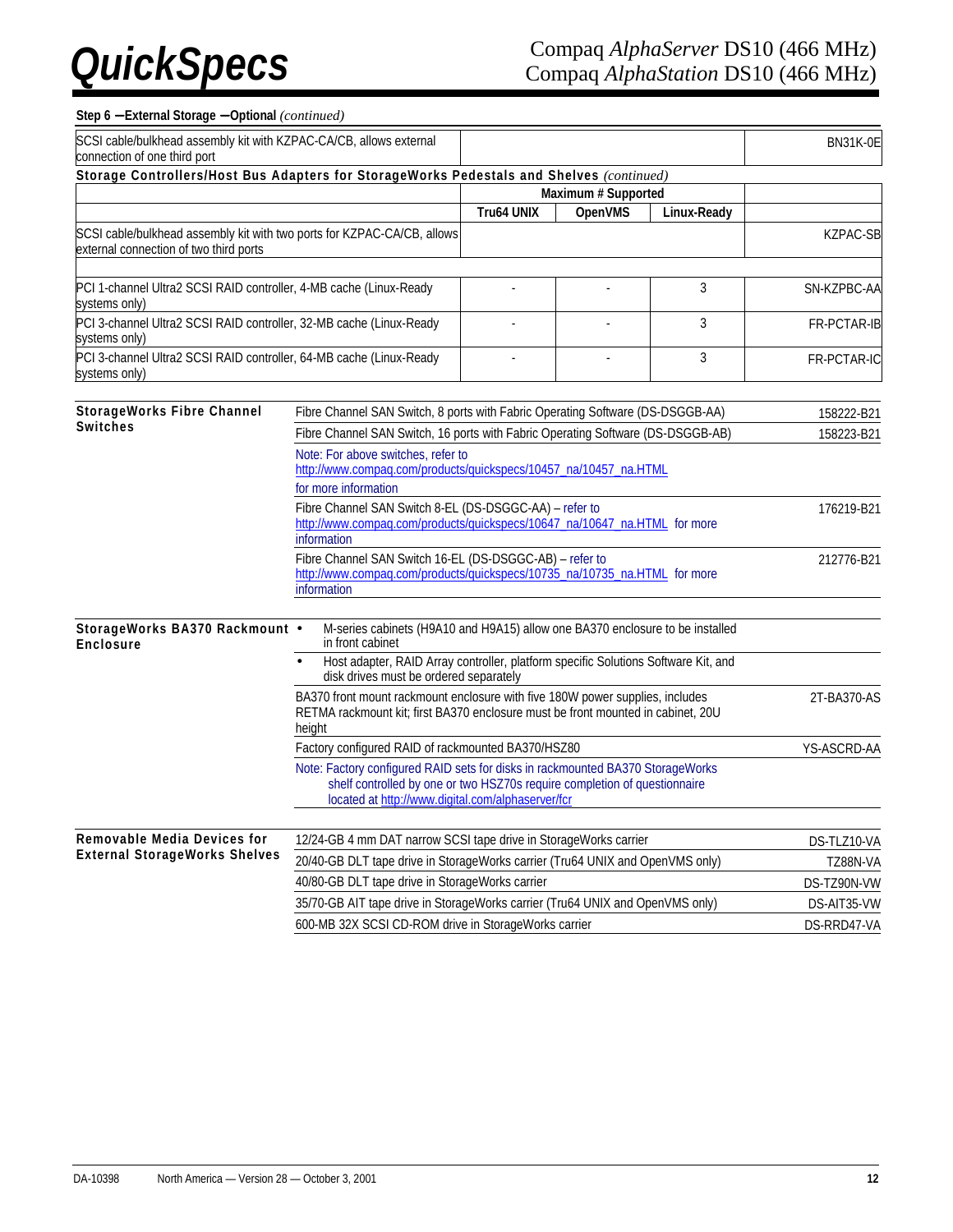| Step 6 - External Storage - Optional (continued)                      |                                                                                                                                          |             |
|-----------------------------------------------------------------------|------------------------------------------------------------------------------------------------------------------------------------------|-------------|
| StorageWorks UltraSCSI Shelves •                                      | Requires selection of UltraSCSI adapter and SCSI cable                                                                                   |             |
|                                                                       | StorageWorks Shelf supports seven 3.5" x 1.6" hard disk drives; with the addition of<br>redundant power supply, six drives are supported |             |
|                                                                       | StorageWorks shelf kits are mounted back-to-back in pedestals and cabinets                                                               |             |
|                                                                       | StorageWorks UltraSCSI single-bus shelf kit                                                                                              | BA36R-RC    |
|                                                                       | StorageWorks UltraSCSI split-bus shelf kit                                                                                               | BA36R-RD    |
|                                                                       | 3-m SCSI cable                                                                                                                           | BN37A-03    |
| Disk Drives (Supported in<br><b>StorageWorks UltraSCSI Shelves)</b>   | Maximum six (10,000 rpm) or seven (7,200 rpm) drives supported in StorageWorks shelf<br>$\bullet$                                        |             |
|                                                                       | One power supply supports a maximum of six 10,000 rpm disks                                                                              |             |
|                                                                       | 9.1-GB UltraSCSI drive 7,200 rpm                                                                                                         | DS-RZ1DA-VW |
|                                                                       | 9.1-GB UltraSCSI drive 10,000 rpm                                                                                                        | DS-RZ1DD-VW |
|                                                                       | 18.2-GB UltraSCSI drive 7,200 rpm                                                                                                        | DS-RZ1EA-VW |
|                                                                       | 18.2-GB UltraSCSI drive 10,000 rpm                                                                                                       | DS-RZ1ED-VW |
|                                                                       | 36.4-GB UltraSCSI drive 10,000 rpm                                                                                                       | DS-RZ1FC-VW |
| <b>StorageWorks Universal Drive</b><br>Shelves - Model 4314R (Ultra3) | StorageWorks Model 4314R Ultra3 rackmount, single bus, US                                                                                | DS-SL13R-AA |
|                                                                       | Same as above, International                                                                                                             | DS-SL13R-AB |
|                                                                       | Same as above, Japan                                                                                                                     | DS-SL13R-AJ |
| StorageWorks Universal Drive                                          | StorageWorks Model 4354R Ultra3 rackmount, dual bus, US                                                                                  | DS-SL13R-BA |
| Shelves - Model 4354R (Ultra3)                                        | Same as above, International                                                                                                             | DS-SL13R-BB |
|                                                                       | Same as above, Japan                                                                                                                     | DS-SL13R-BJ |
| <b>StorageWorks Universal Drive</b>                                   | StorageWorks Model 4314T, Ultra3, Universal Drive Shelves Single Bus, Tower, US                                                          | DS-SL13T-AA |
| Shelves Single Bus - Model<br>4314T Tower (Ultra3)                    | StorageWorks Model 4314T, Ultra3, Universal Drive Shelves Single Bus, Tower, International                                               | DS-SL13T-AB |
|                                                                       | StorageWorks Model 4314T, Ultra3, Universal Drive Shelves Single Bus, Tower, Japan                                                       | DS-SL13T-AJ |
| StorageWorks Universal Drive                                          | StorageWorks Model 4300 Ultra 160 single-port LVD I/O Module                                                                             | DS-SE3ZJ-DA |
| Shelves - Model 4200 to Model<br>4300 Upgrade I/O Modules             | StorageWorks Model 4300 Ultra 160 dual-port LVD I/O Module                                                                               | DS-SE3ZJ-SA |
| <b>System Disk Drives (Supported</b>                                  | 9.1-GB Ultra3 (LVD) 10,000 rpm 1.0" Universal drive                                                                                      | 3R-A0584-AA |
| in Model 4254, 4314R, 4354R                                           | 9.1-GB Ultra3 (LVD) 15,000 rpm 1.0" Universal drive                                                                                      | 3R-A1542-AA |
| Universal Drive Shelves)                                              | 18.2-GB Ultra3 (LVD) 15,000 rpm 1.0" Universal drive                                                                                     | 3R-A1543-AA |
|                                                                       | 36.4-GB Ultra3 (LVD) 10,000 rpm 1.0" Universal drive                                                                                     | 3R-A0919-AA |
|                                                                       | 18.2-GB Ultra 3 SCSI, 10,000 RPM 1.0" Universal Drive                                                                                    | 3R-A0585-AA |
|                                                                       | 72.8-GB Ultra 3 SCSI, 10,000 RPM 1.0" Universal Drive                                                                                    | 3R-A3050-AA |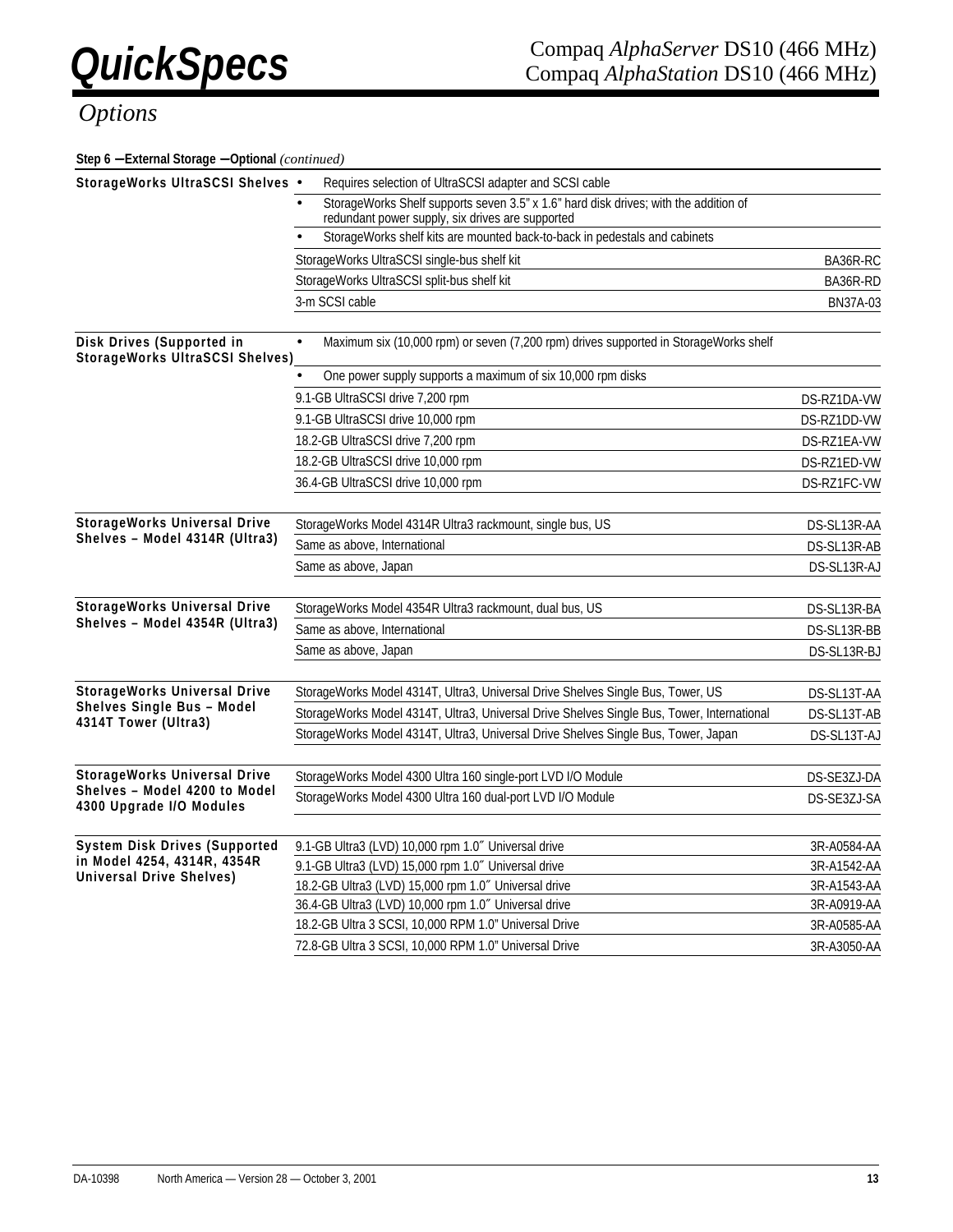#### **Step 7** −**UltraSCSI RAID Array Controllers and UltraSCSI RAID Packaged Solutions** − **Optional**

| RAID Array 3000 Rackmount     | Selection of RA3000 Solutions Software Kit is required                                                                                                                                                                                                                                                                                                                                                                                                                                                                                                                                                                                                                                                                                                                                                                                                              |             |
|-------------------------------|---------------------------------------------------------------------------------------------------------------------------------------------------------------------------------------------------------------------------------------------------------------------------------------------------------------------------------------------------------------------------------------------------------------------------------------------------------------------------------------------------------------------------------------------------------------------------------------------------------------------------------------------------------------------------------------------------------------------------------------------------------------------------------------------------------------------------------------------------------------------|-------------|
| <b>Controller Shelf</b>       | Supported SCSI adapter - KZPBA-CB PCI 1-port UltraSCSI differential adapter                                                                                                                                                                                                                                                                                                                                                                                                                                                                                                                                                                                                                                                                                                                                                                                         |             |
|                               | RA3000 rackmount controller shelf, blue, with one controller, 110V<br>Includes: UltraSCSI BA356 controller shelf, one HSZ22 2-channel controller with 16-MB<br>cache, integrated Environmental Monitoring Unit (EMU), two 180W power supplies, two<br>dual-port host differential UltraSCSI I/O SBBs, dual-channel UltraSCSI single-ended<br>personality modules, one 120V 1000VA rackmount UPS, 5-m host SCSI cable (BN37A-05),<br>BN38E-0B adapter, UPS serial cable, PC connection serial cable (DB-9), two 68-pin HD tri-<br>link adapters (H8861-AA), two North American power cords, and RETMA mounting bracket<br>(disk shelves and disks not included)<br>Requires: Solutions Software Kit for platform, host adapter, RA3000 disk shelf, and disks<br>Options: Second HSZ22 controller, up to four additional RA3000 disk shelves, cache<br>memory upgrade | DS-SWXRA-GH |
|                               | RA3000 rackmount controller shelf, blue, with one controller, 230V<br>Includes: UltraSCSI BA356 controller shelf, one HSZ22 2-channel controller with 16-MB<br>cache, integrated Environmental Monitoring Unit (EMU), two 180W power supplies, two<br>dual-port host differential UltraSCSI I/O SBBs, dual-channel UltraSCSI single-ended<br>personality modules, one 230V 1000VA rackmount UPS, 5-m host SCSI cable (BN37A-05),<br>BN38E-0B adapter, UPS serial cable, PC connection serial cable (DB-9), two 68-pin HD tri-<br>link adapters (H8861-AA), RETMA mounting bracket (disk shelves and disks not included)<br>Requires: Solutions Software Kit for platform, two country-specific power cords, host<br>adapter, RA3000 disk shelf, and disks<br>Options: Second HSZ22 controller, up to four additional RA3000 disk shelves, cache<br>memory upgrade   | DS-SWXRA-GK |
|                               |                                                                                                                                                                                                                                                                                                                                                                                                                                                                                                                                                                                                                                                                                                                                                                                                                                                                     |             |
| RAID Array 3000 Rackmount     | Select one to four disk shelves                                                                                                                                                                                                                                                                                                                                                                                                                                                                                                                                                                                                                                                                                                                                                                                                                                     |             |
| Disk Shelf                    | Third and fourth DS-SWXRA-GN disk shelf ordered will be installed in rear of M-series<br>$\bullet$<br>cabinet; rear mounted shelves require that a 2-m BN37A-02 SCSI cable be ordered                                                                                                                                                                                                                                                                                                                                                                                                                                                                                                                                                                                                                                                                               |             |
|                               | RA3000 rackmount disk shelf, blue, includes UltraSCSI BA356 disk shelf, two 180W power<br>supplies, single-ended UltraSCSI personality card, one half meter SCSI cable (BN37A-0E), two<br>North American power cords, and RETMA mounting bracket (disks not included); order two<br>country-specific power cords for non-North American use                                                                                                                                                                                                                                                                                                                                                                                                                                                                                                                         | DS-SWXRA-GN |
| <b>HSZ22 Controller</b>       | Note that second HSZ22 controller ordered is field installed only, not factory installed;<br>requires BN37A-0E SCSI jumper cable be ordered separately                                                                                                                                                                                                                                                                                                                                                                                                                                                                                                                                                                                                                                                                                                              |             |
|                               | Second HSZ22 controller with 16-MB cache and two 16-MB SIMMs for mirror cache, one<br>BN37A-05 5-m UltraSCSI cable, one BN38E-0B cable adapter - field installable only; note that<br>second HSZ22 controller does not require additional Solution Software Kit                                                                                                                                                                                                                                                                                                                                                                                                                                                                                                                                                                                                     | DS-HSZ22-AA |
|                               | Second HSZ22 controller with 32-MB cache and two 32-MB SIMMs for mirror cache, one<br>BN37A-05 5-m UltraSCSI cable, one BN38E-0B cable adapter - field installed only; note that<br>second HSZ22 controller does not require additional Solution Software Kit                                                                                                                                                                                                                                                                                                                                                                                                                                                                                                                                                                                                       | DS-HSZ22-AB |
| RA3000 Solutions Software Kit | StorageWorks Command Console (SWCC) software                                                                                                                                                                                                                                                                                                                                                                                                                                                                                                                                                                                                                                                                                                                                                                                                                        |             |
|                               | Platform specific software                                                                                                                                                                                                                                                                                                                                                                                                                                                                                                                                                                                                                                                                                                                                                                                                                                          |             |
|                               | Installation scripts and installation documentation                                                                                                                                                                                                                                                                                                                                                                                                                                                                                                                                                                                                                                                                                                                                                                                                                 |             |
|                               | RA3000 Solutions Software Kit for Tru64 UNIX                                                                                                                                                                                                                                                                                                                                                                                                                                                                                                                                                                                                                                                                                                                                                                                                                        | QB-5TWAB-SA |
|                               | RA3000 Solutions Software Kit for OpenVMS                                                                                                                                                                                                                                                                                                                                                                                                                                                                                                                                                                                                                                                                                                                                                                                                                           | QB-5TWAC-SA |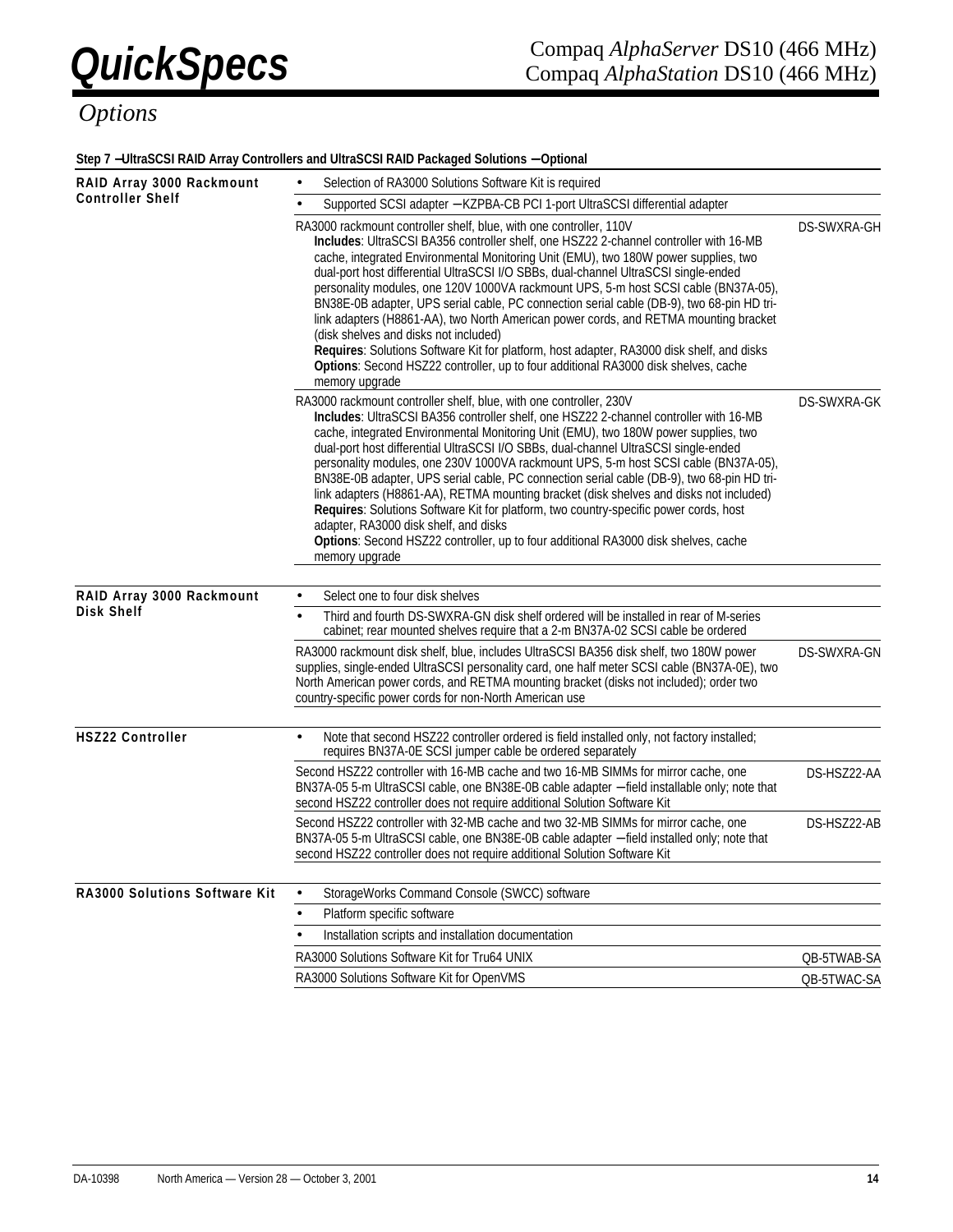#### **Step 7** −**UltraSCSI RAID Array Controllers and UltraSCSI RAID Packaged Solutions** − **Optional** *(continued)*

| HSG80/HSZ80 External<br><b>Controllers</b>     | 380672-B21<br>Fibre Channel controller (DS-HSG80-BJ), includes 2-MB cache expandable to 128 MB;<br>requires 128697-B21 HSG80 ACS V8.4F software kit or 128698-B21 V8.4P software kit for<br>each HSG80 ordered |            |  |  |
|------------------------------------------------|----------------------------------------------------------------------------------------------------------------------------------------------------------------------------------------------------------------|------------|--|--|
|                                                | Fibre Channel controller (DS-HSG80-BH), includes 64-MB cache expandable to 128 MB;<br>requires 128697-B21 HSG80 ACS V8.4F software kit or 128698-B21 V8.4P software kit for<br>each HSG80 ordered              | 380671-B21 |  |  |
|                                                | UltraSCSI controller (DS-HSZ80-AH), includes 64-MB cache expandable to 128 MB; requires<br>400569-001 for Tru64 UNIX or 400571-001 for OpenVMS                                                                 | 400564-B21 |  |  |
|                                                | UltraSCSI controller (DS-HSZ80-AJ), includes 256-MB cache expandable to 512 MB; requires<br>400569-001 for Tru64 UNIX or 400571-001 for OpenVMS                                                                | 400565-B21 |  |  |
| ESA 10000, RAID Array 7000,<br>RAID Array 8000 | Enterprise Storage Array 10000 and RAID Array 7000 (HSZ70) product set are supported<br>on AlphaServer DS10 systems                                                                                            |            |  |  |
|                                                | Supported SCSI adapter for HSZ80/HSZ70 - KZPBA-CB PCI 1-port UltraSCSI differential<br>adapter                                                                                                                 |            |  |  |
|                                                | Supported SCSI adapter for HSG80 - KGPSA-BC PCI 1-port Fiber-Channel adapter                                                                                                                                   |            |  |  |

#### **Step 8** − **Graphics Adapters** − **Optional**

- RAID Configuration Utility is accessible via console port for Tru64 UNIX and OpenVMS systems; optional graphics capability available
- Select graphics adapter, monitor, and country-specific keyboard if required

|                                                                                                              | Maximum # Supported |                |             |             |
|--------------------------------------------------------------------------------------------------------------|---------------------|----------------|-------------|-------------|
|                                                                                                              | <b>Tru64 UNIX</b>   | <b>OpenVMS</b> | Linux-Readv |             |
| 3Dlabs Oxygen VX1 32-MB PCI 2D graphics accelerator                                                          |                     |                |             | SN-PBXGF-AB |
| ELSA Gloria synergy graphics with 8-MB SGRAM 1600 x 1200, 2D/3D<br>graphics accelerator                      |                     |                |             | SN-PBXGK-BB |
| PowerStorm 300 3D multi-head graphics accelerator with 15-MB frame<br>buffer memory and 16-MB texture memory |                     |                |             | SN-PBXGD-AD |
| PowerStorm 350 3D multi-head graphics accelerator with 30-MB frame<br>buffer memory and 32-MB texture memory |                     |                |             | SN-PBXGD-AE |
| PCI combo adapter, Permedia P2 graphics, 10/100 Mbit NIC                                                     |                     |                |             | 3X-DEPVD-AA |
| PCI combo adapter, Permedia P2 graphics, 10/100 NIC, 1-port SCSI                                             |                     |                |             | 3X-DEPVZ-AA |
| Ensoniq PCI 1373 audio card with headphone jack and CD audio cable                                           |                     |                |             | SN-AVH10-AC |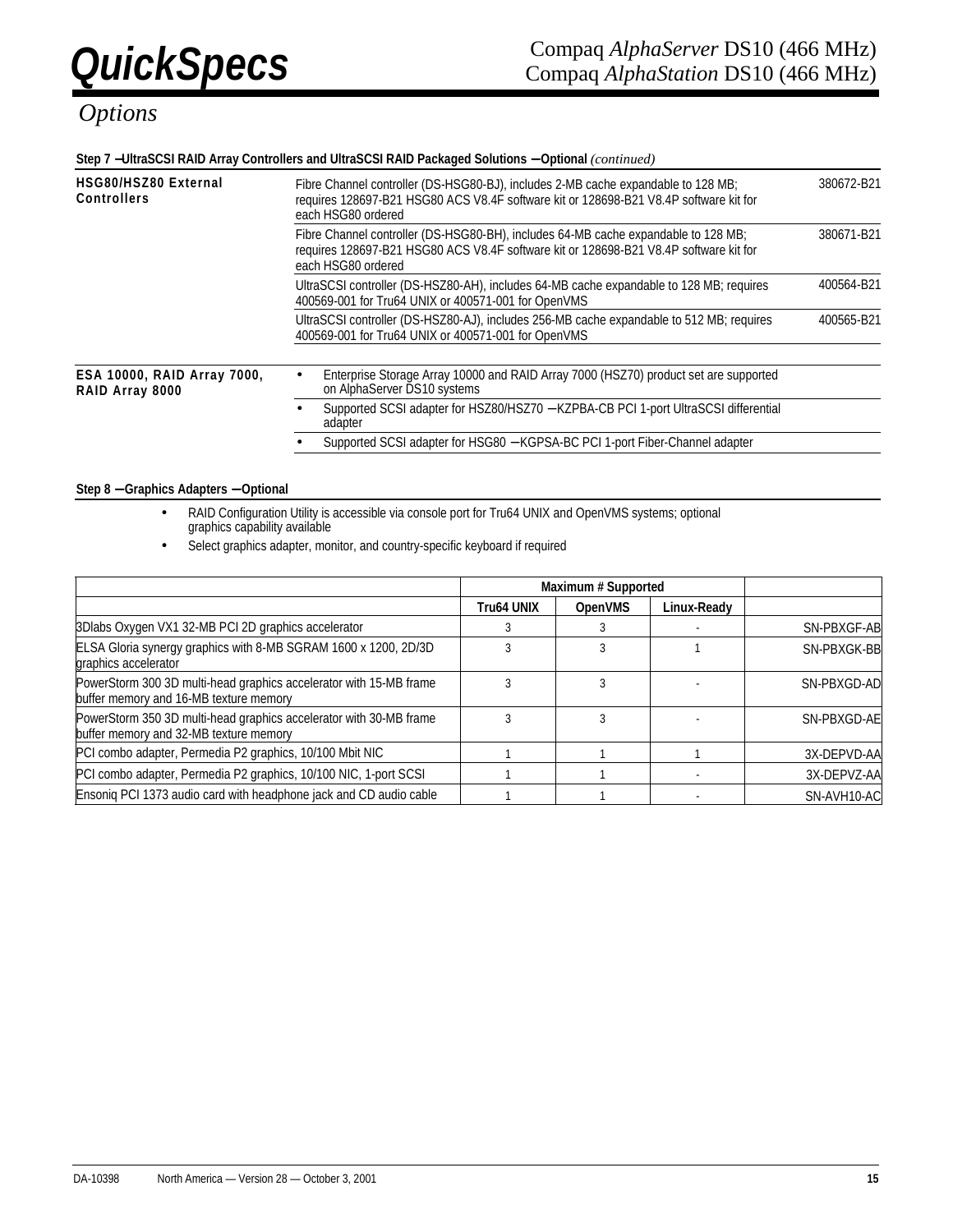## **QuickSpecs** Compaq *AlphaServer* DS10 (466 MHz)<br>Compaq *AlphaStation* DS10 (466 MHz) Compaq *AlphaStation* DS10 (466 MHz)

# *Options*

### **Step 9** −**Monitors** −**Optional**

|                              | Graphics monitors other than those listed below can be used if compatible with SVGA graphics ordered with system                                                                                                                                                           |                 |
|------------------------------|----------------------------------------------------------------------------------------------------------------------------------------------------------------------------------------------------------------------------------------------------------------------------|-----------------|
| $\bullet$                    | Monitors ship with, but are not integrated with the system.                                                                                                                                                                                                                |                 |
|                              | V570 15" (13.8" viewable image size) multiple-scan color monitor, VGA to 800 x 600 @85 Hz,<br>0.28mm AG, TCO99, Northern Hemisphere with NA power cord                                                                                                                     | 3R-A3082-AA     |
|                              | Same as above with Eurocord                                                                                                                                                                                                                                                | 3R-A3083-AA     |
|                              | Same as above, APD, no power cord                                                                                                                                                                                                                                          | 3R-A3084-AA     |
|                              | V500 15" (13.8" viewable image size) auto scanning color monitor, VGA to 1024 x 768 @85 Hz,<br>0.28mm FST, MPRII, Southern Hemisphere with Australia/New Zealand power cord                                                                                                | 3R-VRQV5-11     |
|                              | P710 17" (16" viewable image size) auto-scanning color monitor, Diamondtron NF, 0.25mm<br>aperture grille pitch, VGA to 1280 x 1024 @ 75 Hz, TCO 99; Northern Hemisphere with NA<br>power cord                                                                             | 3R-A2936-AA     |
|                              | Same as above, APD, no power cord                                                                                                                                                                                                                                          | 3R-A2260-AA     |
|                              | Same as above, PRC with power cord, CCIB                                                                                                                                                                                                                                   | 3R-A3335-AA     |
|                              | Same as above, Southern Hemisphere, with Australia/New Zealand power cord                                                                                                                                                                                                  | 3R-A2263-AA     |
|                              | Same as above, Northern Hemisphere, with Power Factor Correction and Eurocord, 220V only                                                                                                                                                                                   | 3R-A2261-AA     |
|                              | TFT 8020 18" (18.1" viewable image size) flat panel monitor, TFT active matrix, in-plane<br>switching technology 160 degrees viewing angles, 1280 x 1024 resolution, brightness 200 nits,<br>detachable base; requires ELSA GLoria Synergy or PowerStorm 3xx video adapter | 3R-A0852-AA     |
|                              | P910 19" (18" viewable image size) auto-scanning color monitor, Diamondtron NF, 0.25mm<br>aperture grille pitch, VGA to 1280 x 1024 @ 85 Hz, TCO 99; Northern Hemisphere with NA<br>power cord                                                                             | 3R-A2935-AA     |
|                              | Same as above, PRC with power cord, CCIB                                                                                                                                                                                                                                   | 3R-A3334-AA     |
|                              | Same as above, Southern Hemisphere, with Australia/New Zealand power cord                                                                                                                                                                                                  | 3R-A2267-AA     |
|                              | Same as above, Northern Hemisphere, with power factor correction and Eurocord, 220V only                                                                                                                                                                                   | 3R-A2265-AA     |
|                              | P1100 21" (19.6" viewable image size) auto-scanning color monitor, Trinitron CRT, 0.28mm<br>aperture grille pitch, VGA to 1600 x 1200 @75Hz, TCO99, Southern Hemisphere,<br>Australia/New Zealand power cord                                                               | 3R-VRQP1-23     |
|                              | P1210 22" (20" viewable image size) auto-scanning color monitor, Diamondtron NF, 0.24mm<br>aperture grille pitch, VGA to 1600 x 1200 @ 85 Hz, TCO 99 with power factor correction,<br>Northern Hemisphere with NA power cord                                               | 3R-A2934-AA     |
|                              | Same as above with Eurocord                                                                                                                                                                                                                                                | 3R-VRQP2-AA     |
|                              | Same as above, PRC with power cord, CCIB                                                                                                                                                                                                                                   | 3R-A3333-AA     |
|                              | Same as above, APD, no power cord                                                                                                                                                                                                                                          | 3R-A2268-AA     |
| <b>Video Extension Cable</b> | Each monitor includes a 1.8-m signal cable - video extension cable required for most server<br>applications                                                                                                                                                                | BN39C-02        |
| <b>Monitor Power Cords</b>   | Australia, New Zealand, 2.5 m                                                                                                                                                                                                                                              | <b>BN19H-2E</b> |
|                              | Central Europe, 2.5 m                                                                                                                                                                                                                                                      | <b>BN19C-2E</b> |
|                              | Denmark, 2.5 m                                                                                                                                                                                                                                                             | <b>BN19K-2E</b> |
|                              | Egypt, India, South Africa, 2.5 m                                                                                                                                                                                                                                          | <b>BN19S-2E</b> |
|                              | Israel, 2.5 m                                                                                                                                                                                                                                                              | <b>BN18L-2E</b> |

Italy, 2.5 m BN19M-2E Japan, 2.5 m, Dentori approved 3X-BN46F-02 North America BN26J-1K Switzerland, 2.5 m BN19E-2E UK, Ireland, 2.5 m BN19A-2E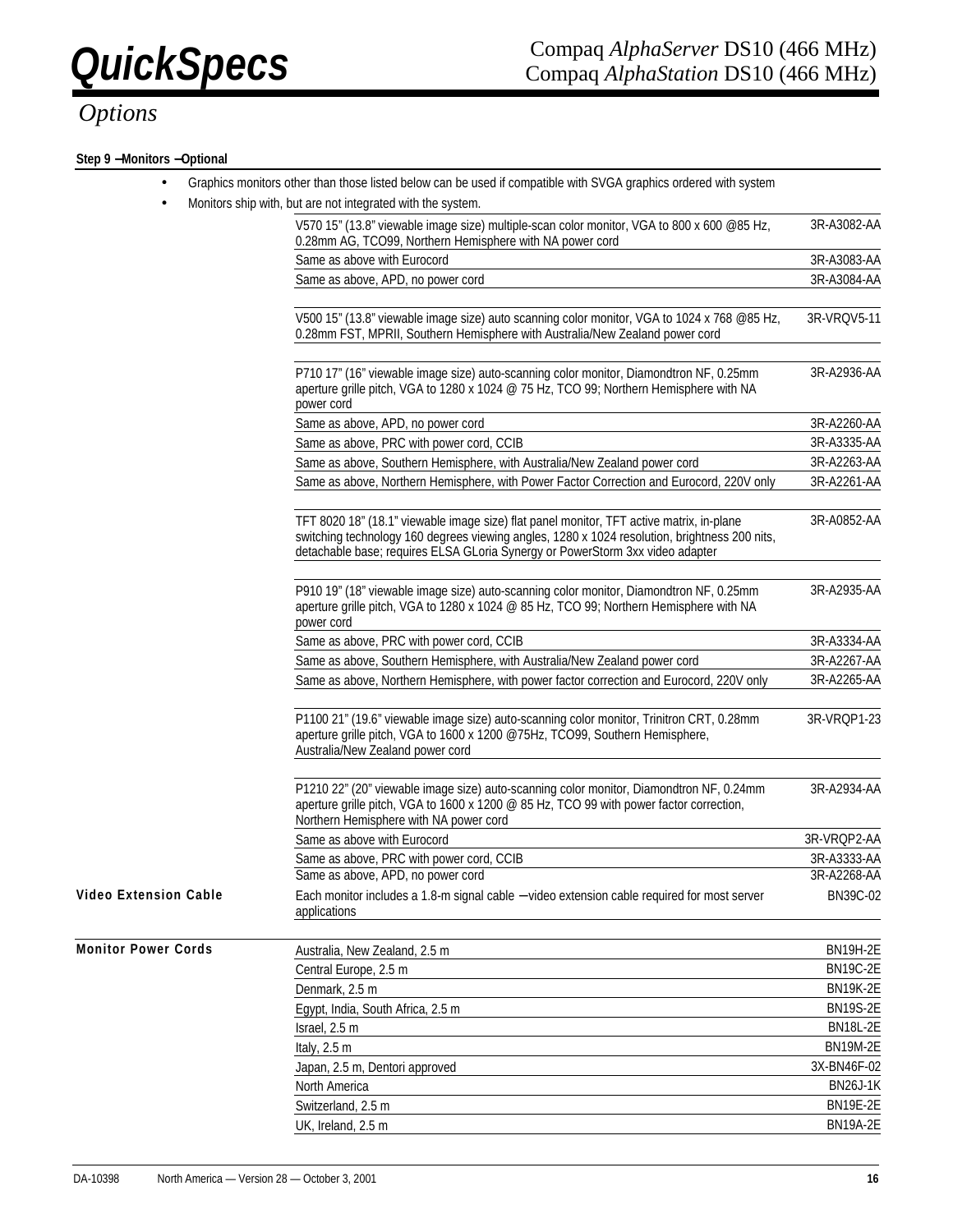### **Step 10** − **Networks and Communications** − **Optional**

- Controllers/adapters require a minimum of Tru64 UNIX V4.0F or OpenVMS V7.1-2.
- Systems include dual embedded 10/100 BaseT Ethernet ports (BN25G-xx cable must be ordered separately)
- Additional Ethernet ports can be added using available PCI slots

|                                                                                            | Maximum # Supported            |                              |                |                 |
|--------------------------------------------------------------------------------------------|--------------------------------|------------------------------|----------------|-----------------|
|                                                                                            | <b>Tru64 UNIX</b>              | <b>OpenVMS</b>               | Linux-Ready    |                 |
| PCI 1-port 10/100-Mb Ethernet adapter (Twisted Pair                                        | 1                              |                              | 1              | 3X-DE600-AA     |
| PCI to dual-port 10/100 UTP Fast Ethernet adapter                                          | 1<br><b>V4.0F</b>              | $\mathbf{1}$                 | $\mathbf{1}$   | 3X-DE602-AA     |
|                                                                                            |                                |                              |                |                 |
| PCI single-port MMF add-on daughter card for 3X-DE602-AA                                   | 1                              | $\mathbf{1}$                 |                | 3X-DE602-FA     |
| PCI 10/100 Mbit 4-port Ethernet adapter, UTP                                               | $\mathbf{1}$                   | $\mathbf{1}$                 | $\mathbf{1}$   | <b>DE504-BA</b> |
| Cable for 10BaseT twisted pair connection                                                  |                                |                              |                | BN25G-xx        |
| PCI Gigabit Ethernet adapter, SC connectors, MMF, no boot support                          | 1                              | $\mathbf{1}$                 | 1              | DEGPA-SA        |
| SC-to-SC dual fiber optic cable                                                            |                                |                              |                | BN34B-xx        |
|                                                                                            |                                |                              |                |                 |
| PCI combo adapter, Permedia P2 graphics, 10/100 Mbit NIC                                   | 1                              | $\mathbf{1}$                 | $\mathbf{1}$   | 3X-DEPVD-AA     |
| PCI combo adapter, Permedia P2 graphics, 10/100 NIC, 1-port SCSI                           | $\mathbf{1}$                   | $\mathbf{1}$                 | L.             | 3X-DEPVZ-AA     |
| PCI FDDI adapter, single attachment station (SAS), multi-mode fiber<br>(MMF), SC connector | 1                              | $\mathbf{1}$                 |                | 3X-DEFPA-AC     |
| PCI FDDI adapter, DAS, MMF, SC connector                                                   | 1                              | $\mathbf{1}$                 | l,             | 3X-DEFPA-DC     |
| MIC-SC dual fiber optic cable mm, pp xx = length in meters                                 |                                |                              |                | BN34D-xx        |
| SC-to-SC dual fiber optic cable mm, pp xx = length in meters                               |                                |                              |                | BN34B-xx        |
| PCI FDDI adapter, SAS, TP-PMD, requires BN25H-03 cable                                     | 1                              | $\mathbf{1}$                 | L.             | 3X-DEFPA-UC     |
| PCI FDDI dual adapter, DAS, TP-PMD, requires BN25H-03 cable                                | $\mathbf{1}$                   | $\mathbf{1}$                 | $\overline{a}$ | 3X-DEFPA-MC     |
| 3m (9.8") FDDI cross-over cable mm, pp xx = length in meters                               |                                |                              |                | BN25H-03        |
|                                                                                            |                                |                              |                |                 |
| PCI 4-port asynchronous controller, cable included; maximum three<br>PBXDA-Ax per system   | 3<br><b>V4.0F</b>              | $\mathbf{3}$                 |                | PBXDA-AA        |
| PCI 8-port asynchronous controller, cable included; maximum three<br>PBXDA-Ax per system   | 3<br><b>V4.0F</b>              | 3                            | L.             | PBXDA-AB        |
| PCI 16-port asynchronous controller, cable included; maximum three<br>PBXDA-Ax per system  | 3<br><b>V4.0F</b>              | $\overline{3}$               |                | PBXDA-AC        |
| PCI-to-ATM 155 Mb adapter - Fiber                                                          | $\overline{2}$<br><b>V4.0F</b> | $\overline{2}$<br>$V7.2 - 1$ | ×.             | 3X-DAPBA-FA     |
| PCI-to-ATM 155 Mb adapter - UTP                                                            | $\mathfrak{p}$<br><b>V4.0F</b> | $\mathfrak{D}$<br>$V7.2 - 1$ |                | 3X-DAPBA-UA     |
| PCI-to-ATM 622 Mb adapter - Fiber                                                          | 1<br><b>V4.0F</b>              | $\overline{2}$<br>$V7.2 - 1$ | ä,             | 3X-DAPCA-FA     |
| PCI-to Gigabit Ethernet adapter-UTP, with RJ45                                             | 1                              | $\mathbb{Z}$                 | $\mathbf{1}$   | DEGPA-TA        |
| PCI-to-dual port synchronous controller                                                    |                                | $\overline{2}$               | l,             | 3X-PBXDD-AA     |
| PCI-to-quad port synchronous controller                                                    |                                | $\overline{2}$               | L.             | 3X-PBXDD-AB     |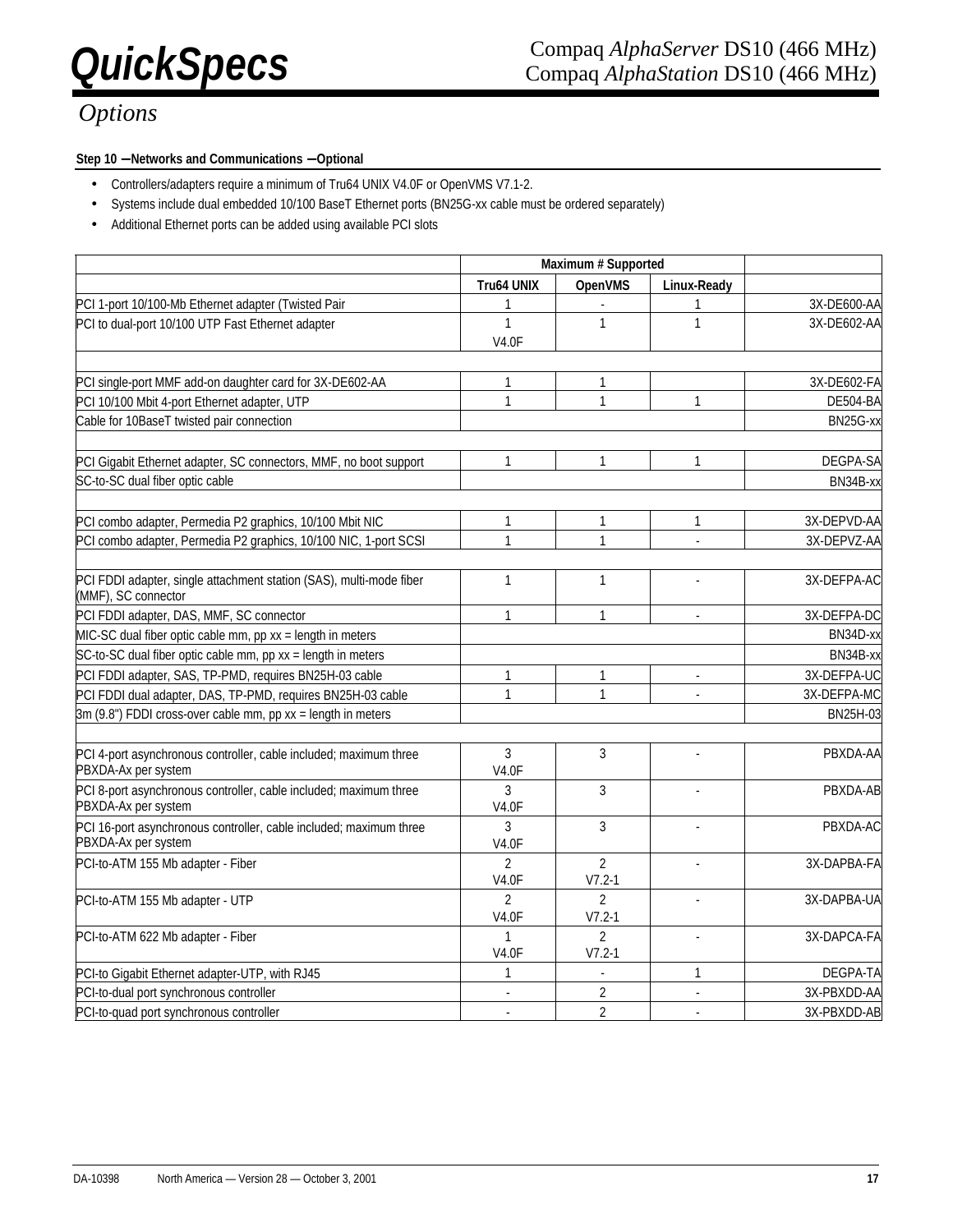## *QuickSpecs* Compaq *AlphaServer* DS10 (466 MHz)<br>Compaq *AlphaStation* DS10 (466 MHz) Compaq *AlphaStation* DS10 (466 MHz)

### **Step 11** − **Keyboards, Mouse**

### **Step 11a** − **Keyboards**

- Keyboards are not included with the system and must be ordered separately
	- Selection of country-specific keyboard is recommended.

|                           | Tru64 UNIX               | <b>OpenVMS</b>           |
|---------------------------|--------------------------|--------------------------|
| U.S./English keyboard     | SN-LKQ47-BA              | LK461-A2                 |
| Arabic keyboard           | SN-LKQ47-BR              |                          |
| Belgian keyboard          | SN-LKQ47-AB              | LK461-AB                 |
| <b>BHCSY</b> keyboard     | SN-LKQ47-AX              |                          |
| Canadian/English keyboard | ÷                        | LK461-AQ                 |
| Canadian/French keyboard  | SN-LKQ47-AC              | <b>LK461-AC</b>          |
| Cyrillic keyboard         | SN-LKQ47-BT              | LK461-BT                 |
| Czech keyboard            | SN-LKQ47-BV              | <b>LK461-BV</b>          |
| Danish keyboard           | SN-LKQ47-AD              | LK461-AD                 |
| Dutch keyboard            | SN-LKQ47-AH              | LK461-AH                 |
| Finnish keyboard          | SN-LKQ47-AF              | <b>LK461-AF</b>          |
| French keyboard           | SN-LKQ47-AP              | LK461-AP                 |
| German keyboard           | SN-LKQ47-AG              | LK461-AG                 |
| Greek keyboard            | SN-LKQ47-BH              | LK461-BH                 |
| Hebrew keyboard           | SN-LKQ47-AT              | <b>LK461-AT</b>          |
| Hungarian keyboard        | SN-LKQ47-BQ              | LK461-BQ                 |
| Italian keyboard          | SN-LKQ47-AI              | LK461-AI                 |
| Korean keyboard           | SN-LKQ47-BK              | $\Box$                   |
| Latin-American keyboard   | SN-LKQ47-AR              | $\overline{\phantom{a}}$ |
| Norwegian keyboard        | SN-LKQ47-AN              | <b>LK461-AN</b>          |
| Polish keyboard           | SN-LKQ47-BP              | <b>LK461-BP</b>          |
| Portuguese keyboard       | SN-LKQ47-AV              | LK461-AV                 |
| Romanian keyboard         |                          | LK461-BL                 |
| S. Chinese keyboard       | SN-LKQ47-CV              |                          |
| Slovak keyboard           | SN-LKQ47-CZ              | <b>LK461-CZ</b>          |
| Spanish keyboard          | SN-LKQ47-AS              | <b>LK461-AS</b>          |
| Swedish keyboard          | SN-LKQ47-AM              | LK461-AM                 |
| Swiss/French keyboard     | SN-LKQ47-AK              | LK461-AK                 |
| Swiss/German keyboard     | $\overline{\phantom{a}}$ | LK461-AL                 |
| Taiwanese keyboard        | SN-LKQ47-BI              | $\blacksquare$           |
| Thai keyboard             | SN-LKQ47-CB              | $\overline{\phantom{a}}$ |
| Turkish keyboard          | SN-LKQ47-BU              | <b>LK461-BU</b>          |
| Turkish/French keyboard   |                          | <b>LK461-BW</b>          |
| UK keyboard               | SN-LKQ47-AE              |                          |
| Yugoslavian keyboard      |                          | LK461-BY                 |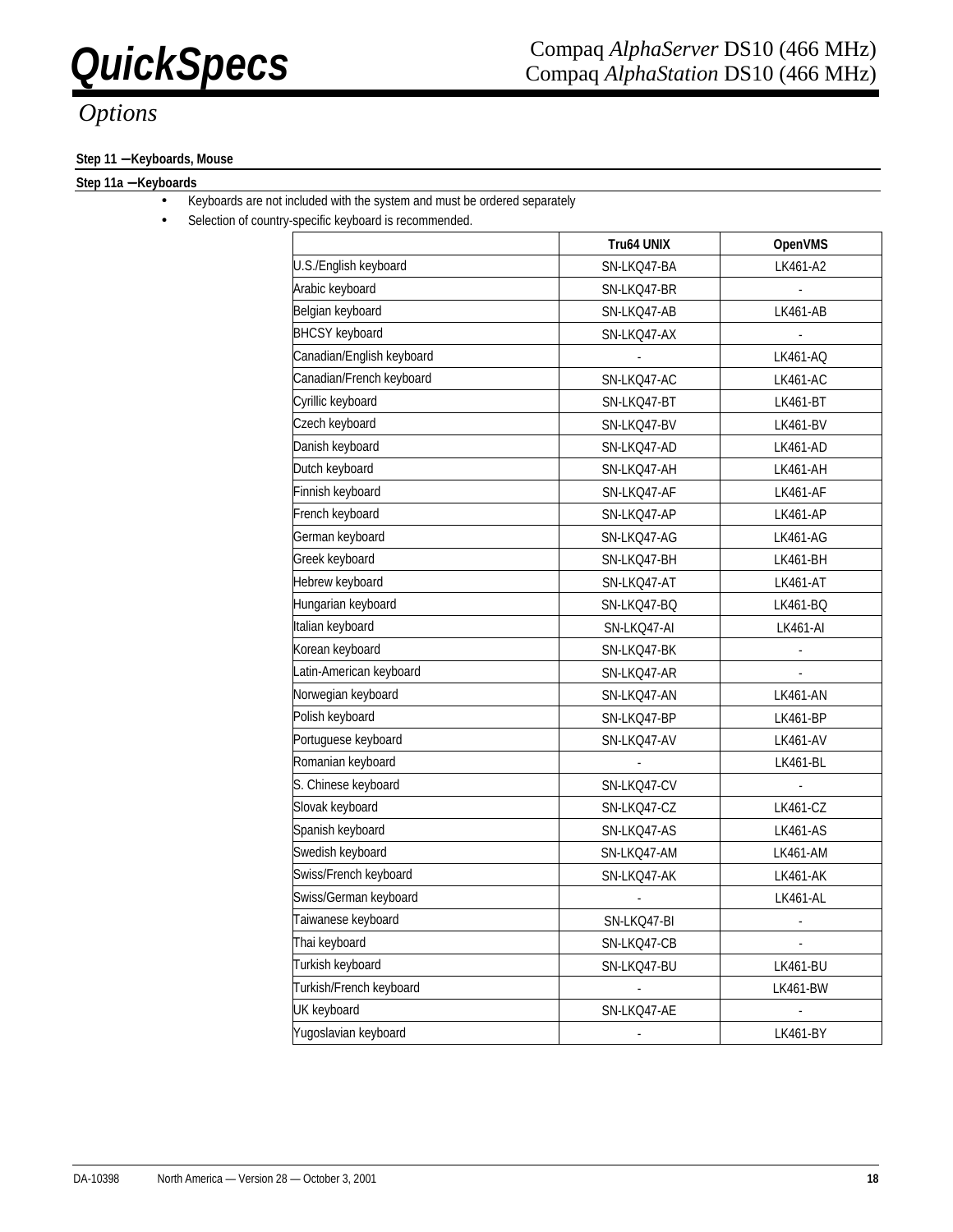**Step 11** − **Keyboards, Mouse** *(continued)*

| Step<br>11 h<br>· Recommended<br>. 1b – Mouse – ' |               |                                  |
|---------------------------------------------------|---------------|----------------------------------|
|                                                   | -button mouse | S-WA<br>PBC<br>SN-<br>$.$ ) $W'$ |

| Step 12 - MEMORY CHANNEL - Optional               |                                                                                                                                                                                                                                    |                 |  |
|---------------------------------------------------|------------------------------------------------------------------------------------------------------------------------------------------------------------------------------------------------------------------------------------|-----------------|--|
| <b>Tru64 UNIX Systems</b>                         | Requires Tru64 UNIX V5.0A or later and either TruCluster Server License                                                                                                                                                            |                 |  |
|                                                   | (QL-6BRAC-AA or TruCluster Plus Software Package (QP-6R9AC-AA)                                                                                                                                                                     |                 |  |
| <b>OpenVMS Systems</b>                            | Requires OpenVMS V7.1-2 or later and OpenVMS Cluster license<br>$\bullet$<br>(QL-MUZAE-AA)                                                                                                                                         |                 |  |
| <b>Configuring Information</b>                    | Up to one PCI to System Area Network adapters (CCMAB-AA) are supported in a<br>$\bullet$<br>single system                                                                                                                          |                 |  |
|                                                   | Two-node clusters can be configured by ordering a CCMAB-AA for each system<br>$\bullet$<br>and one BN29B-04 or<br>BN29B-10 cable; the cable connects directly to the CCMAB-AA in each system                                       |                 |  |
|                                                   | For three or four system nodes, order one CCMAB-AA adapter, one BN29B-04 or<br>$\bullet$<br>BN29B-10 cable and one CCMHB-AA; make connections from the CCMAB-AA in a<br>system to the CCMHB-AA                                     |                 |  |
|                                                   | CCMHB-AA includes four CCMLB-AA line cards and supports up to four nodes;<br>expansion up to eight system nodes can be achieved by adding up to four<br>additional CCMLB-AA line cards                                             |                 |  |
|                                                   | For integration of MEMORY CHANNEL hubs into cabinet configurations, a<br>rackmount kit (2T-MAVRK-AA) and power cord (BN35S-02) are required                                                                                        |                 |  |
| <b>MEMORY CHANNEL Controller</b>                  | PCI System Area Network Controller, maximum two                                                                                                                                                                                    | CCMAB-AA        |  |
|                                                   | System Area Network Hub with four line cards; includes BN19P-2E power cord for<br>Canada, Japan, and US operations-for other regions, order appropriate power cord<br>from list below                                              | CCMHB-AA        |  |
|                                                   | Expansion line card for CCMHB hub                                                                                                                                                                                                  | CCMLB-AA        |  |
|                                                   | 1-m cable for CCMAB and CCMHB                                                                                                                                                                                                      | BN39B-01        |  |
|                                                   | 4-m cable for CCMAB and CCMHB                                                                                                                                                                                                      | BN39B-04        |  |
|                                                   | 10-m cable for CCMAB and CCMHB                                                                                                                                                                                                     | BN39B-10        |  |
|                                                   | Rackmount kit for CCMHB hub                                                                                                                                                                                                        | 2T-MAVRK-AA     |  |
|                                                   | Power cord for rackmount CCMHB hub                                                                                                                                                                                                 | <b>BN35S-02</b> |  |
|                                                   |                                                                                                                                                                                                                                    |                 |  |
| MEMORY CHANNEL Power Cords Australia, New Zealand |                                                                                                                                                                                                                                    | <b>BN19H-2E</b> |  |
|                                                   | <b>Central Europe</b>                                                                                                                                                                                                              | <b>BN19C-2E</b> |  |
|                                                   | Denmark                                                                                                                                                                                                                            | <b>BN19K-2E</b> |  |
|                                                   | Egypt, India                                                                                                                                                                                                                       | <b>BN19S-2E</b> |  |
|                                                   | Ireland, United Kingdom                                                                                                                                                                                                            | <b>BN19A-2E</b> |  |
|                                                   | Israel                                                                                                                                                                                                                             | <b>BN18L-2E</b> |  |
|                                                   | Italy                                                                                                                                                                                                                              | <b>BN19M-2E</b> |  |
|                                                   | Switzerland                                                                                                                                                                                                                        | <b>BN19E-2E</b> |  |
| Step 13 - Floor Stand                             |                                                                                                                                                                                                                                    |                 |  |
|                                                   | Floor Stand for AlphaServer/AlphaStation DS10                                                                                                                                                                                      | 3X-BA73P-AA     |  |
|                                                   | Step 14 - Software - Required selection of media and online documentation kit for first system on site                                                                                                                             |                 |  |
|                                                   | Software Processor Code = E                                                                                                                                                                                                        |                 |  |
| Tru64 UNIX                                        | AlphaServer DS10Tru64 UNIX systems include Base license, Unlimited User<br>$\bullet$<br>license, Server Extension license, Internet Express, iPlanet Directory Server,<br>iPlanet Enterprise Server, and Compaq Secure Web Server. |                 |  |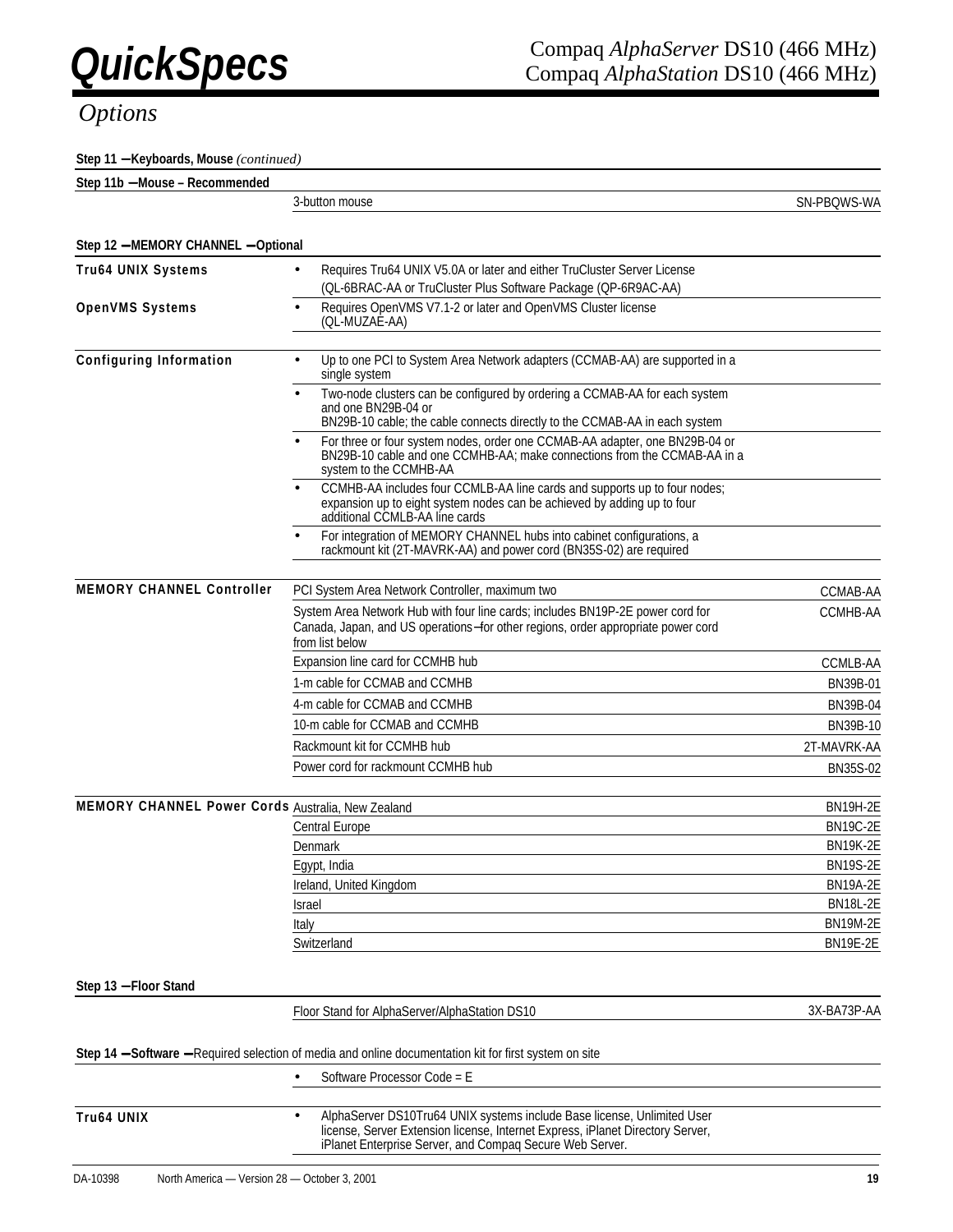**Step 14** − **Software** − Required selection of media and online documentation kit for first system on site *(continued)*

| Tru64 UNIX (continued) | AlphaStation DS10 Tru64 UNIX systems include 2-user Base license and Compaq<br>Open3D traditional license            |                    |  |  |
|------------------------|----------------------------------------------------------------------------------------------------------------------|--------------------|--|--|
|                        | When using Tru64 UNIX V5.0A or Tru64 UNIX media and online documentation on CD-ROM                                   | QA-6ADAA-H8        |  |  |
| later                  | Tru64 UNIX full hard copy documentation                                                                              | QA-6ADAA-GZ        |  |  |
|                        | TruCluster Plus Software Package with Licenses for TruCluster Server, Logical Storage<br>Manager and AdvFS Utilities | QP-6R9AC-AA        |  |  |
|                        | TruCluster Server License                                                                                            | QL-6BRAC-AA        |  |  |
|                        | <b>AdvFS Utilities License</b>                                                                                       | QL-0EGAE-AA        |  |  |
|                        | Logical Storage Manager License                                                                                      | QL-2GVAE-AA        |  |  |
|                        | Advanced Server for Tru64 UNIX, 25 client concurrent use license                                                     | QL-5U29M-3D        |  |  |
|                        | Advanced Server for Tru64 UNIX, 50 client concurrent use license                                                     | QL-5U29M-3E        |  |  |
|                        | Advanced Server for Tru64 UNIX, 100 client concurrent use license                                                    | QL-5U29M-3F        |  |  |
|                        | Advanced Server for Tru64 UNIX, 250 client concurrent use license                                                    | QL-5U29M-3G        |  |  |
|                        | Advanced Server for Tru64 UNIX, 500 client concurrent use license                                                    | QL-5U29M-3H        |  |  |
|                        | Layered products media and documentation for Tru64 UNIX on CD-ROM                                                    | QA-054AA-H8        |  |  |
|                        | DECnet/OSI end-system license for Tru64 UNIX                                                                         | <b>QL-MTJAE-AA</b> |  |  |
|                        | DECnet/OSI extended function license for Tru64 UNIX                                                                  | <b>QL-MTKAE-AA</b> |  |  |
|                        | Open3D for Tru64 UNIX on CD-ROM, includes graphics drivers                                                           | QA-0AFAA-H8        |  |  |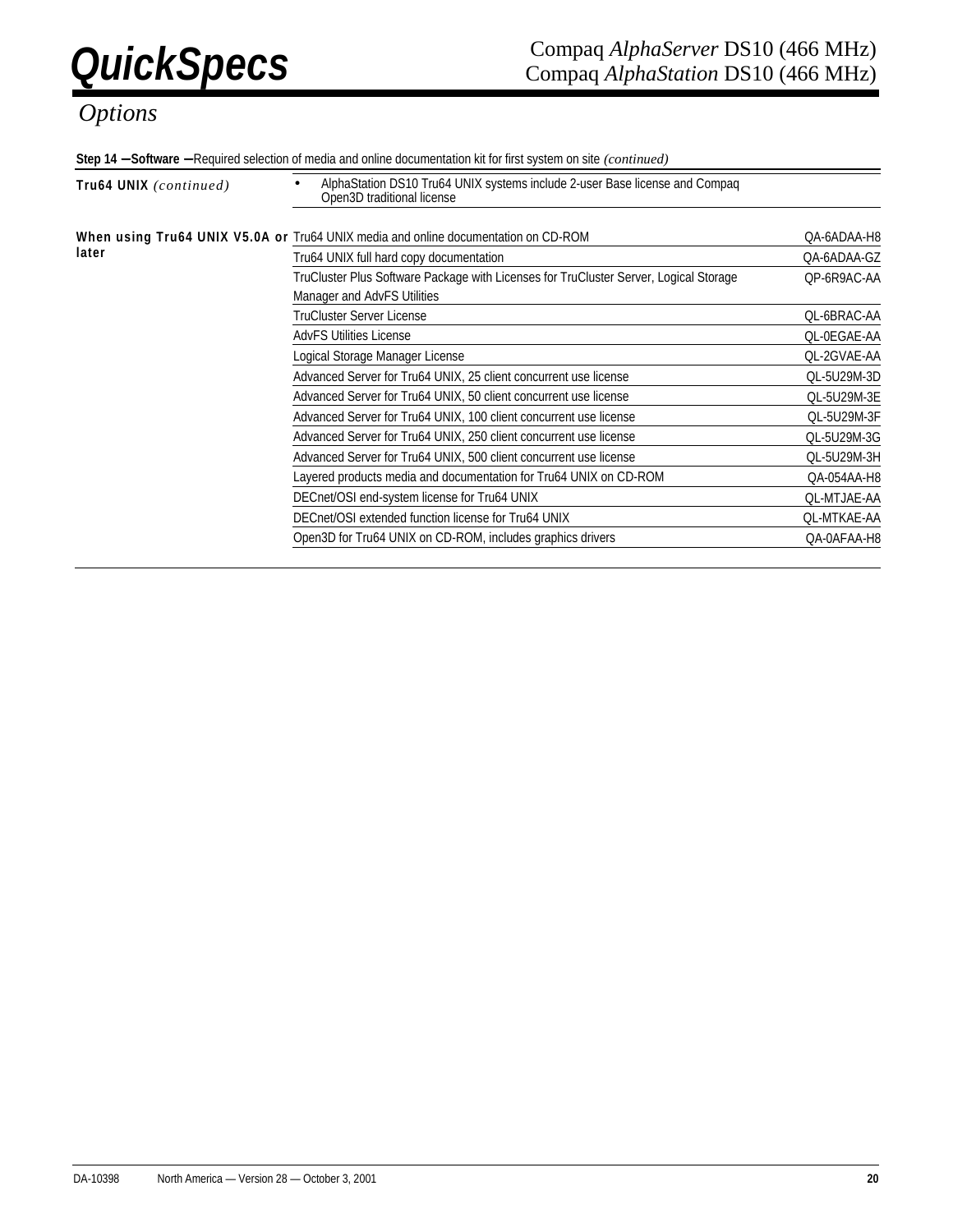**Step 14** − **Software** − Required selection of media and online documentation kit for first system on site *(continued)*

### *Options*

| OpenVMS | AlphaServer DS10 OpenVMS systems include Base license with System Manager<br>license and Compaq Enterprise Integration Server License Package for OpenVMS<br>Revision V3.0A.                                                                                                                                                                                                                                                                                                                                                                   |             |
|---------|------------------------------------------------------------------------------------------------------------------------------------------------------------------------------------------------------------------------------------------------------------------------------------------------------------------------------------------------------------------------------------------------------------------------------------------------------------------------------------------------------------------------------------------------|-------------|
|         | AlphaStation DS10 OpenVMS systems include Base license, Concurrent Use<br>1-user license, NAS 150 Client license, and Compaq Open3D traditional license.                                                                                                                                                                                                                                                                                                                                                                                       |             |
|         | Compaq Enterprise Integration Package includes licenses for TCP/IP Services for<br>OpenVMS, DECwindows Motif for OpenVMS Alpha, DECprint Supervisor for<br>OpenVMS Alpha Plus, DECprint Supervisor for OpenVMS Open, DECnet-Plus for<br>OpenVMS Alpha End System, Archive/Backup System for OpenVMS Management<br>Tools, Archive/Backup Agent for Windows NT, OpenVMS Disk Services for<br>Windows NT, Office Server for OpenVMS, PATHWORKS 32, PATHWORKS V6 for<br>OpenVMS - Advanced Server, and DIGITAL Office Server Client Access License |             |
|         | OpenVMS V7.1-2 media and online documentation on CD-ROM                                                                                                                                                                                                                                                                                                                                                                                                                                                                                        | QA-MT1AR-H8 |
|         | OpenVMS V7.2-1 media and online documentation on CD-ROM                                                                                                                                                                                                                                                                                                                                                                                                                                                                                        | QA-MT1AT-H8 |
|         | OpenVMS media and online documentation on CD-ROM                                                                                                                                                                                                                                                                                                                                                                                                                                                                                               | QA-MT1AA-H8 |
|         | OpenVMS hard copy documentation                                                                                                                                                                                                                                                                                                                                                                                                                                                                                                                | QA-001AA-GZ |
|         | Layered products media and documentation for OpenVMS on CD-ROM                                                                                                                                                                                                                                                                                                                                                                                                                                                                                 | QA-03XAA-H8 |
|         | Open3D for OpenVMS on CD-ROM, includes graphics drivers                                                                                                                                                                                                                                                                                                                                                                                                                                                                                        | QA-0ADAA-H8 |
|         | OpenVMS Concurrent Use licenses provide the right to interactively use the<br>operating system by the specified number of concurrent users on a designated<br>OpenVMS system. OpenVMS Concurrent Use licenses can be moved from one<br>system to another at user discretion and can be shared in a mixed OpenVMS VAX<br>and OpenVMS Alpha cluster.                                                                                                                                                                                             |             |
|         | OpenVMS Traditional Unlimited Use license is system specific and can only be<br>used on one single system at a time. It cannot be shared between systems or in an<br>OpenVMS VAX or OpenVMS Alpha Cluster.                                                                                                                                                                                                                                                                                                                                     |             |
|         | Concurrent Use 1-user license                                                                                                                                                                                                                                                                                                                                                                                                                                                                                                                  | QL-MT3AA-3B |
|         | Concurrent Use 2-user license                                                                                                                                                                                                                                                                                                                                                                                                                                                                                                                  | QL-MT3AA-3C |
|         | Concurrent Use 4-user license                                                                                                                                                                                                                                                                                                                                                                                                                                                                                                                  | QL-MT3AA-3D |
|         | Concurrent Use 8-user license                                                                                                                                                                                                                                                                                                                                                                                                                                                                                                                  | QL-MT3AA-3E |
|         | Concurrent Use 16-user license                                                                                                                                                                                                                                                                                                                                                                                                                                                                                                                 | QL-MT3AA-3F |
|         | Concurrent Use 32-user license                                                                                                                                                                                                                                                                                                                                                                                                                                                                                                                 | QL-MT3AA-3G |
|         | Concurrent Use 64-user license                                                                                                                                                                                                                                                                                                                                                                                                                                                                                                                 | QL-MT3AA-3H |
|         | Concurrent Use 128-user license                                                                                                                                                                                                                                                                                                                                                                                                                                                                                                                | QL-MT3AA-3J |
|         | Concurrent Use 256-user license                                                                                                                                                                                                                                                                                                                                                                                                                                                                                                                | QL-MT3AA-3K |
|         | <b>Traditional Unlimited User license</b>                                                                                                                                                                                                                                                                                                                                                                                                                                                                                                      | QL-MT2AE-AA |
|         | OpenVMS Cluster license for Alpha systems                                                                                                                                                                                                                                                                                                                                                                                                                                                                                                      | QL-MUZAC-AA |
|         | OpenVMS Cluster Client- license for Alpha systems                                                                                                                                                                                                                                                                                                                                                                                                                                                                                              | QL-3MRAC-AA |
|         | OpenVMS Cluster Client -to Full OpenVMS Cluster Migration- license                                                                                                                                                                                                                                                                                                                                                                                                                                                                             | QL-6J7AC-AA |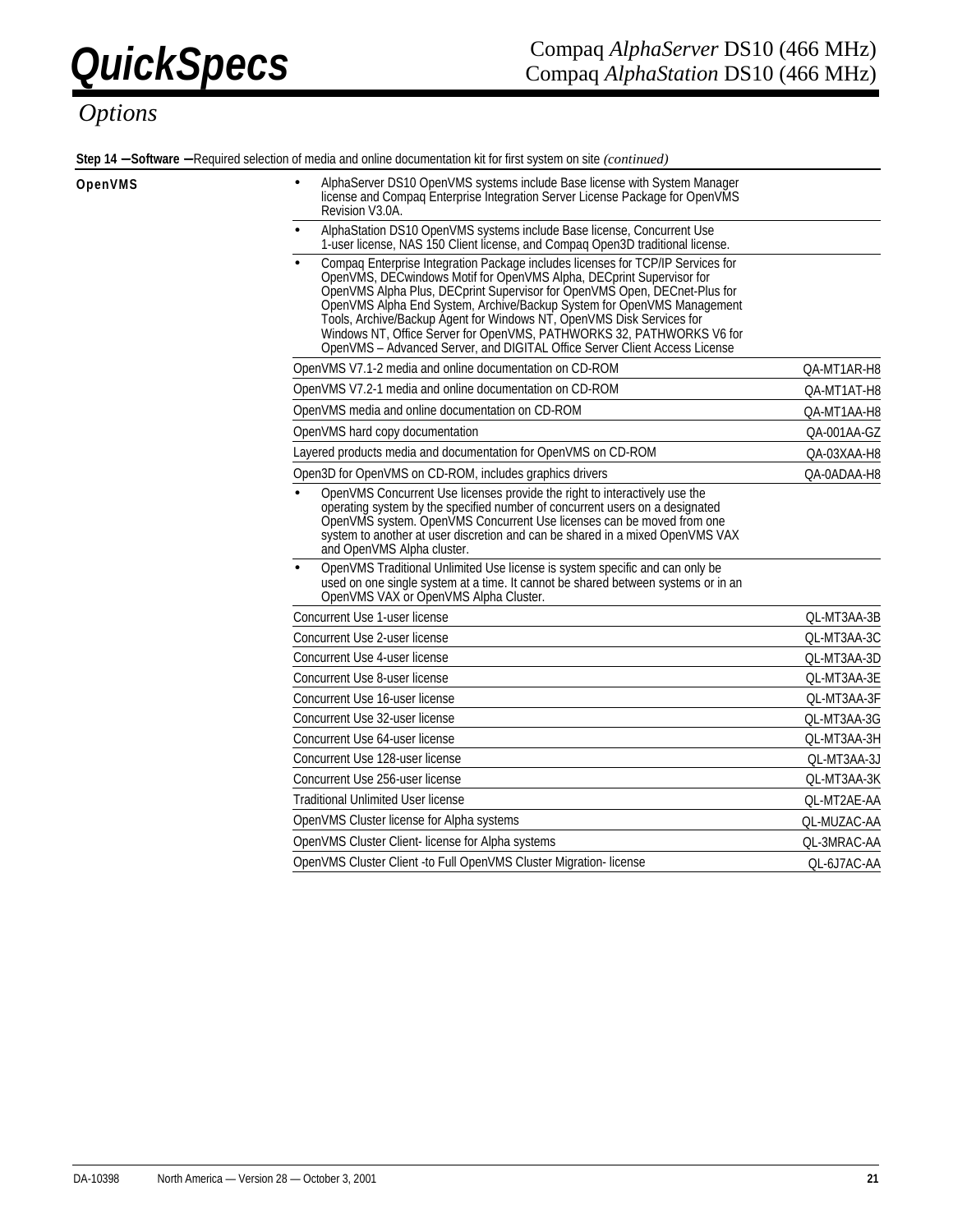### **Step 15** − **Hardware and Software Support Services**

|                                             | Select one of the optional CarePaq Priority Service Packages described below that<br>$\bullet$<br>best supports the customer's operational requirements for system availability.                                                                                                                                                                                                                                                                                                                                                                       |  |  |  |  |  |
|---------------------------------------------|--------------------------------------------------------------------------------------------------------------------------------------------------------------------------------------------------------------------------------------------------------------------------------------------------------------------------------------------------------------------------------------------------------------------------------------------------------------------------------------------------------------------------------------------------------|--|--|--|--|--|
| <b>CarePaq Priority Services</b>            | CarePaq Priority Services are available for Compaq AlphaServer/AlphaStation<br>$\bullet$<br>systems running Compaq Tru64 UNIX or OpenVMS operating systems. Priority<br>Services are designed for the growing number of customers who need support<br>beyond the basic warranty. Five packages are offered - Priority, Priority 24, Priority<br>Silver, Priority Gold, and Priority Executive with coverage for both Principal<br>servers/stations and SSPs (Subsequent System Packages) - that meet a full<br>range of customer support requirements. |  |  |  |  |  |
| Program Features - Principal Server/Station |                                                                                                                                                                                                                                                                                                                                                                                                                                                                                                                                                        |  |  |  |  |  |
| Priority                                    | 9x5 HW/SW support                                                                                                                                                                                                                                                                                                                                                                                                                                                                                                                                      |  |  |  |  |  |
|                                             | 4-hour response on-site hardware support<br>$\bullet$                                                                                                                                                                                                                                                                                                                                                                                                                                                                                                  |  |  |  |  |  |
|                                             | 2-hour response for Bronze software support                                                                                                                                                                                                                                                                                                                                                                                                                                                                                                            |  |  |  |  |  |
|                                             | License Subscription for Compaq O/S software and embedded L/P (i.e., EIS for OpenVMS, unlimited users, and server extensions for Tru64 UNIX)                                                                                                                                                                                                                                                                                                                                                                                                           |  |  |  |  |  |
|                                             | Condist update distribution for OpenVMS or Tru64 UNIX and their layered<br>products. (Layered products not included on Condist can be ordered separately.)                                                                                                                                                                                                                                                                                                                                                                                             |  |  |  |  |  |
| Priority 24                                 | 24x7 HW/SW support<br>٠                                                                                                                                                                                                                                                                                                                                                                                                                                                                                                                                |  |  |  |  |  |
|                                             | Named HW engineer                                                                                                                                                                                                                                                                                                                                                                                                                                                                                                                                      |  |  |  |  |  |
|                                             | 4-hour response on-site hardware support                                                                                                                                                                                                                                                                                                                                                                                                                                                                                                               |  |  |  |  |  |
|                                             | 2-hour response for Bronze software support                                                                                                                                                                                                                                                                                                                                                                                                                                                                                                            |  |  |  |  |  |
|                                             | License Subscription for Compaq O/S software and embedded L/P (i.e., EIS for<br>OpenVMS, unlimited users, and server extensions for Tru64 UNIX)                                                                                                                                                                                                                                                                                                                                                                                                        |  |  |  |  |  |
|                                             | Condist update distribution for OpenVMS or Tru64 UNIX and their layered<br>products. (Layered products not included on Condist can be ordered separately.)                                                                                                                                                                                                                                                                                                                                                                                             |  |  |  |  |  |
| <b>Priority Silver</b>                      | 24x7 HW Support with Named Engineer, 4-hour response                                                                                                                                                                                                                                                                                                                                                                                                                                                                                                   |  |  |  |  |  |
|                                             | 24x7 Silver SW Support - Named Account Rep, 1-hour response Monday - Friday,                                                                                                                                                                                                                                                                                                                                                                                                                                                                           |  |  |  |  |  |
|                                             | 8AM-5PM local time; 2-hour response remaining hours                                                                                                                                                                                                                                                                                                                                                                                                                                                                                                    |  |  |  |  |  |
|                                             | License Subscription for Compaq O/S software and embedded L/P (i.e., EIS for<br>OpenVMS, unlimited users, and server extensions for Tru64 UNIX)                                                                                                                                                                                                                                                                                                                                                                                                        |  |  |  |  |  |
|                                             | Condist update distribution for OpenVMS or Tru64 UNIX and their layered<br>products. (Layered products not included on Condist can be ordered separately.)                                                                                                                                                                                                                                                                                                                                                                                             |  |  |  |  |  |
|                                             | Technical newsletter and SW activity review                                                                                                                                                                                                                                                                                                                                                                                                                                                                                                            |  |  |  |  |  |
|                                             | <b>Proactive Patch Notification</b>                                                                                                                                                                                                                                                                                                                                                                                                                                                                                                                    |  |  |  |  |  |
|                                             | One (1) System Healthcheck per year                                                                                                                                                                                                                                                                                                                                                                                                                                                                                                                    |  |  |  |  |  |
| <b>Priority Gold</b>                        | 24x7 HW support with Named Engineer, 4-hour response for on-site support                                                                                                                                                                                                                                                                                                                                                                                                                                                                               |  |  |  |  |  |
|                                             | 24x7 Gold SW support - Named Account Rep                                                                                                                                                                                                                                                                                                                                                                                                                                                                                                               |  |  |  |  |  |
|                                             | 30-minute callback (critical); 1-hour callback (non-critical)                                                                                                                                                                                                                                                                                                                                                                                                                                                                                          |  |  |  |  |  |
|                                             | License Subscription for Compaq O/S software and embedded L/P (i.e., EIS for<br>OpenVMS, unlimited users, and server extensions for Tru64 UNIX)                                                                                                                                                                                                                                                                                                                                                                                                        |  |  |  |  |  |
|                                             | Condist update distribution for OpenVMS or Tru64 UNIX and their layered<br>products. (Layered products not included on Condist can be ordered separately.)                                                                                                                                                                                                                                                                                                                                                                                             |  |  |  |  |  |
|                                             | Technical newsletter, SW activity review and 10 hours Upgrade impact planning                                                                                                                                                                                                                                                                                                                                                                                                                                                                          |  |  |  |  |  |
|                                             | Proactive Revision Management                                                                                                                                                                                                                                                                                                                                                                                                                                                                                                                          |  |  |  |  |  |
|                                             | Two (2) System Healthchecks per year                                                                                                                                                                                                                                                                                                                                                                                                                                                                                                                   |  |  |  |  |  |
|                                             | Mandatory pre-qualification required                                                                                                                                                                                                                                                                                                                                                                                                                                                                                                                   |  |  |  |  |  |
|                                             |                                                                                                                                                                                                                                                                                                                                                                                                                                                                                                                                                        |  |  |  |  |  |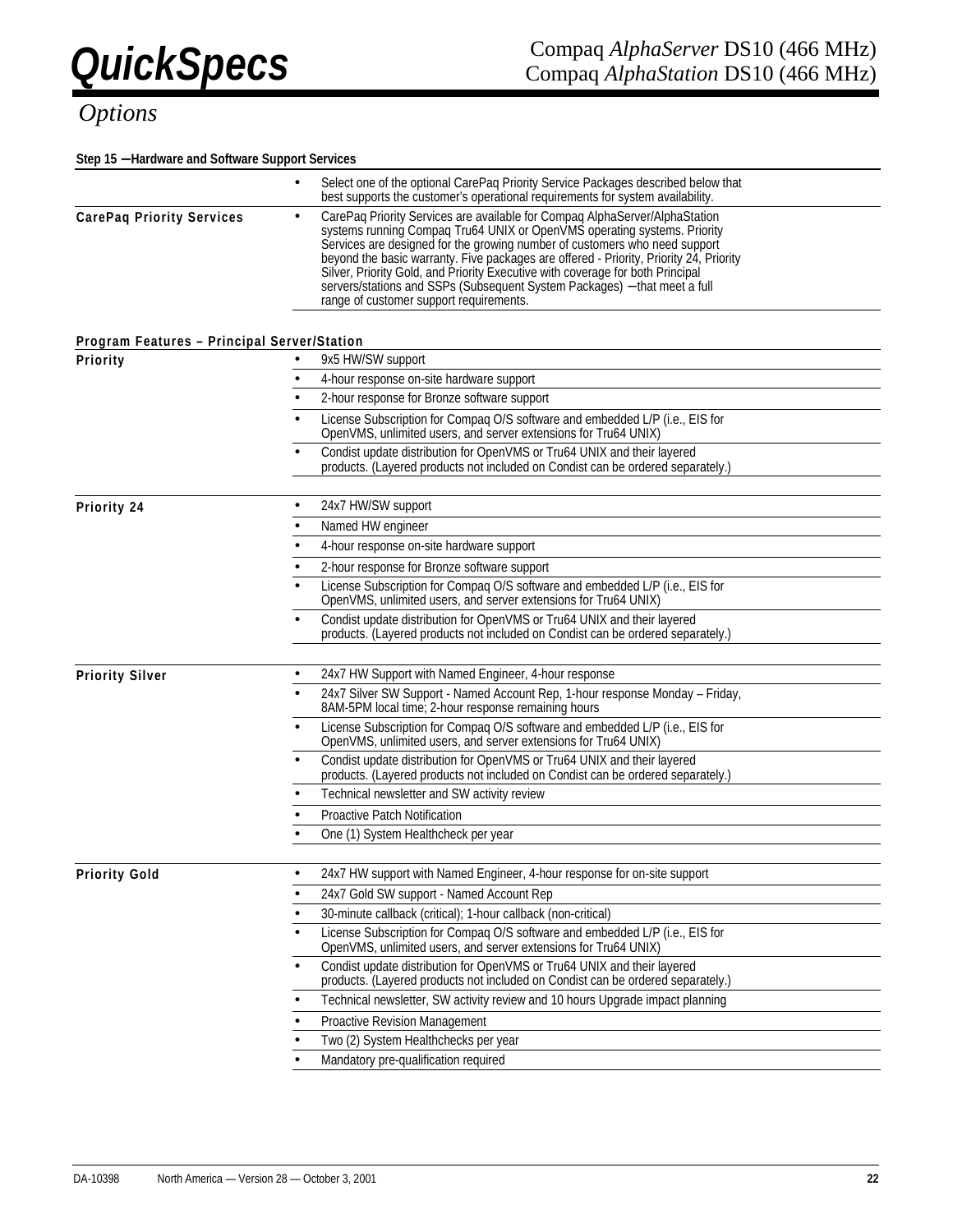**Step 15** − **Hardware and Software Support Services** *(continued)*

| CarePaq Priority Services (continued)           |                                                                                                                                                                      |  |  |  |  |  |
|-------------------------------------------------|----------------------------------------------------------------------------------------------------------------------------------------------------------------------|--|--|--|--|--|
| Program Features - Principal Server (continued) |                                                                                                                                                                      |  |  |  |  |  |
| <b>Priority Gold Executive</b>                  | 24x7 HW support with Named Engineer, two-hour response for on-site support                                                                                           |  |  |  |  |  |
|                                                 | 24x7 Gold SW support - Named Account Rep                                                                                                                             |  |  |  |  |  |
|                                                 | 30-minute callback (critical); one-hour callback (non-critical)                                                                                                      |  |  |  |  |  |
|                                                 | License Subscription for Compaq O/S software and embedded L/P (i.e., EIS for OpenVMS, unlimited users, and server extensions for Tru64 UNIX)                         |  |  |  |  |  |
|                                                 | Software update distribution on CD-ROM: OpenVMS or Tru64 UNIX and their<br>layered products (Layered products not included on Condist can be ordered<br>separately.) |  |  |  |  |  |
|                                                 | Technical newsletter, SW activity review and 10 hours Upgrade impact planning                                                                                        |  |  |  |  |  |
|                                                 | Proactive Revision Management                                                                                                                                        |  |  |  |  |  |
|                                                 | Two (2) System Healthchecks per year                                                                                                                                 |  |  |  |  |  |
|                                                 | Customer site must be within 25 miles of a Compaq service location                                                                                                   |  |  |  |  |  |
|                                                 | Mandatory pre-qualification required                                                                                                                                 |  |  |  |  |  |
|                                                 |                                                                                                                                                                      |  |  |  |  |  |
| Program Features - Additional Services          |                                                                                                                                                                      |  |  |  |  |  |
| <b>SSPs (Subsequent System</b>                  | For Priority, Priority 24, Priority Silver, Priority Gold, and Priority Gold Executive<br>$\bullet$                                                                  |  |  |  |  |  |
| Packages)                                       | HW Support at same level as corresponding package for Principal server/station                                                                                       |  |  |  |  |  |
|                                                 | License Subscription: Compag O/S (where applicable)                                                                                                                  |  |  |  |  |  |
|                                                 | Telephone support through Principal server/station covered by full support package                                                                                   |  |  |  |  |  |
|                                                 |                                                                                                                                                                      |  |  |  |  |  |
| Installation                                    | Pre-installation review                                                                                                                                              |  |  |  |  |  |
|                                                 | Unpacking of equipment                                                                                                                                               |  |  |  |  |  |
|                                                 | Assemble and test                                                                                                                                                    |  |  |  |  |  |
|                                                 | Basic product usage info                                                                                                                                             |  |  |  |  |  |
|                                                 | No software installation added                                                                                                                                       |  |  |  |  |  |
|                                                 |                                                                                                                                                                      |  |  |  |  |  |
| <b>Installation &amp; Startup Compaq</b>        | Pre-installation review<br>$\bullet$                                                                                                                                 |  |  |  |  |  |
| 0/S                                             | Unpacking of equipment<br>$\bullet$                                                                                                                                  |  |  |  |  |  |
|                                                 | Assemble and test                                                                                                                                                    |  |  |  |  |  |
|                                                 | Basic product usage info                                                                                                                                             |  |  |  |  |  |
|                                                 | Install operating systems                                                                                                                                            |  |  |  |  |  |
|                                                 | Product configuration                                                                                                                                                |  |  |  |  |  |
|                                                 | Print and network access                                                                                                                                             |  |  |  |  |  |
|                                                 | Orientation                                                                                                                                                          |  |  |  |  |  |
|                                                 |                                                                                                                                                                      |  |  |  |  |  |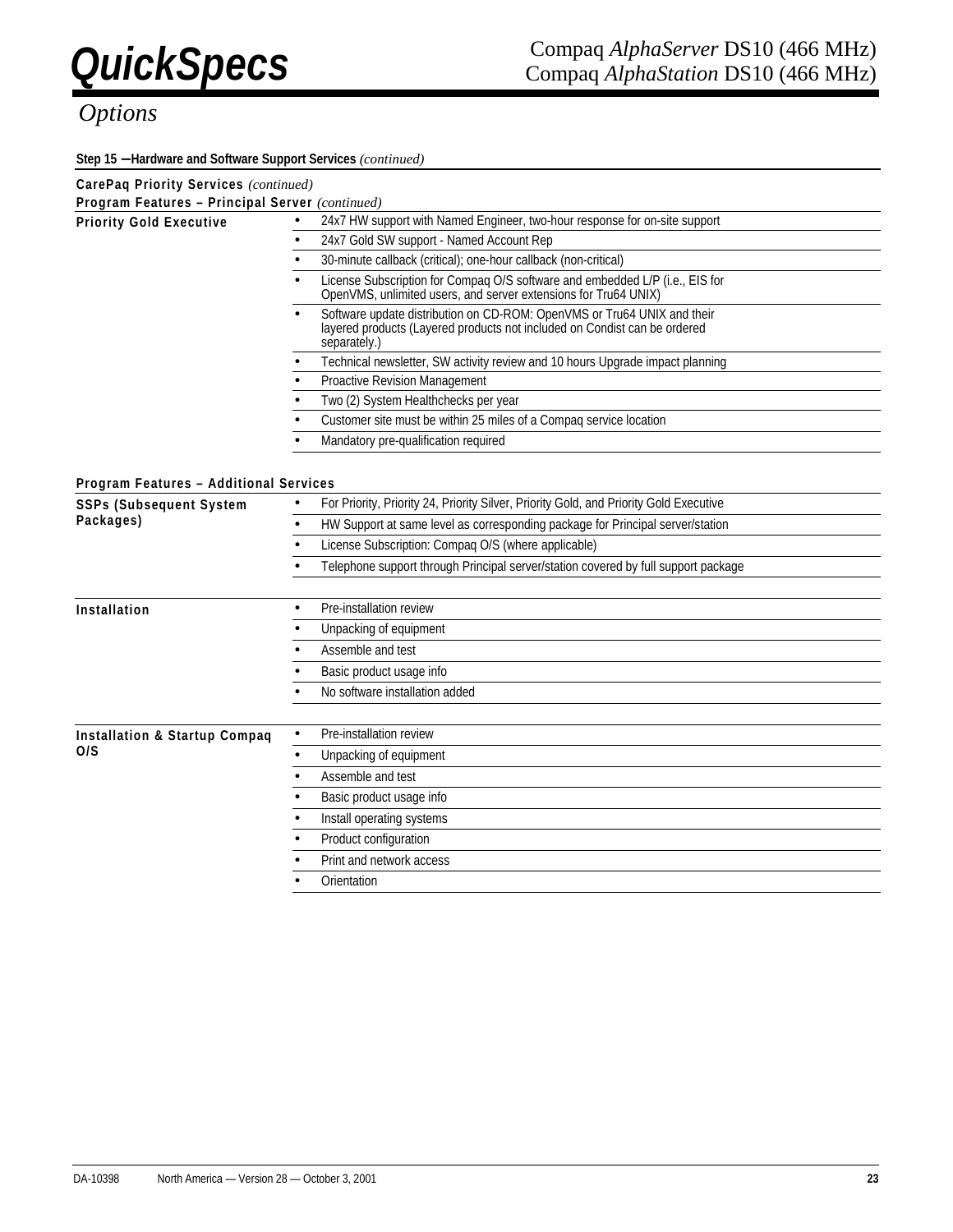### **Step 15** − **Hardware and Software Support Services** *(continued)*

| CarePaq Priority Services (continued)    |                                 |                                                                           |             |                                      |  |  |
|------------------------------------------|---------------------------------|---------------------------------------------------------------------------|-------------|--------------------------------------|--|--|
| Model/CarePaq<br><b>Priority Service</b> | <b>Principal Server</b><br>vear | <b>Principal Server</b><br><b>Subsequent Systems</b><br>3 years<br>1 year |             | <b>Subsequent Systems</b><br>3 years |  |  |
| AlphaServer/AlphaStation DS10            |                                 |                                                                           |             |                                      |  |  |
| Priority                                 | FP-A01BA-12                     | FP-A01BA-36                                                               | FP-A21BA-12 | FP-A21BA-36                          |  |  |
| Priority 24                              | FP-A02BA-12                     | FP-A02BA-36                                                               | FP-A22BA-12 | FP-A22BA-36                          |  |  |
| <b>Priority Silver</b>                   | FP-A04BA-12                     | FP-A04BA-36                                                               | FP-A24BA-12 | FP-A24BA-36                          |  |  |
| <b>Priority Gold</b>                     | FP-A08BA-12                     | FP-A08BA-36                                                               | FP-A28BA-12 | FP-A28BA-36                          |  |  |
| Priority Gold Exec.                      | FP-A09BA-12                     | FP-A09BA-36                                                               | FP-A29BA-12 | FP-A29BA-36                          |  |  |
| <b>Installation</b>                      | FP-AINST-BA                     | FP-AINST-BA                                                               | FP-AINST-BA | FP-AINST-BA                          |  |  |
| Installation & Startup                   | FP-ASTAR-BA                     | FP-ASTAR-BA                                                               | FP-ASTAR-BA | FP-ASTAR-BA                          |  |  |

Notes:

- AlphaServer/AlphaStation DS10 systems include three years hardware warranty with 5x9, on-site Next Business Day response.
- New Compaq hardware options internal to the AlphaServer/AlphaStation enclosure receive the same warranty or service level as purchased with the server or station.
- External storage devices/cabinets carry their own level of warranty and should be quoted separately for uplifted warranty services (CarePaq Priority Service).
- In addition to the CarePaq Priority Services, uplifted warranty Supplemental Services are available for separate hardware and software support. For more information on Hardware and Software Supplemental Services and other Compaq service options available for AlphaServers and AlphaStations, consult your Compaq Sales Account Manager or visit http://www.compaq.com/services/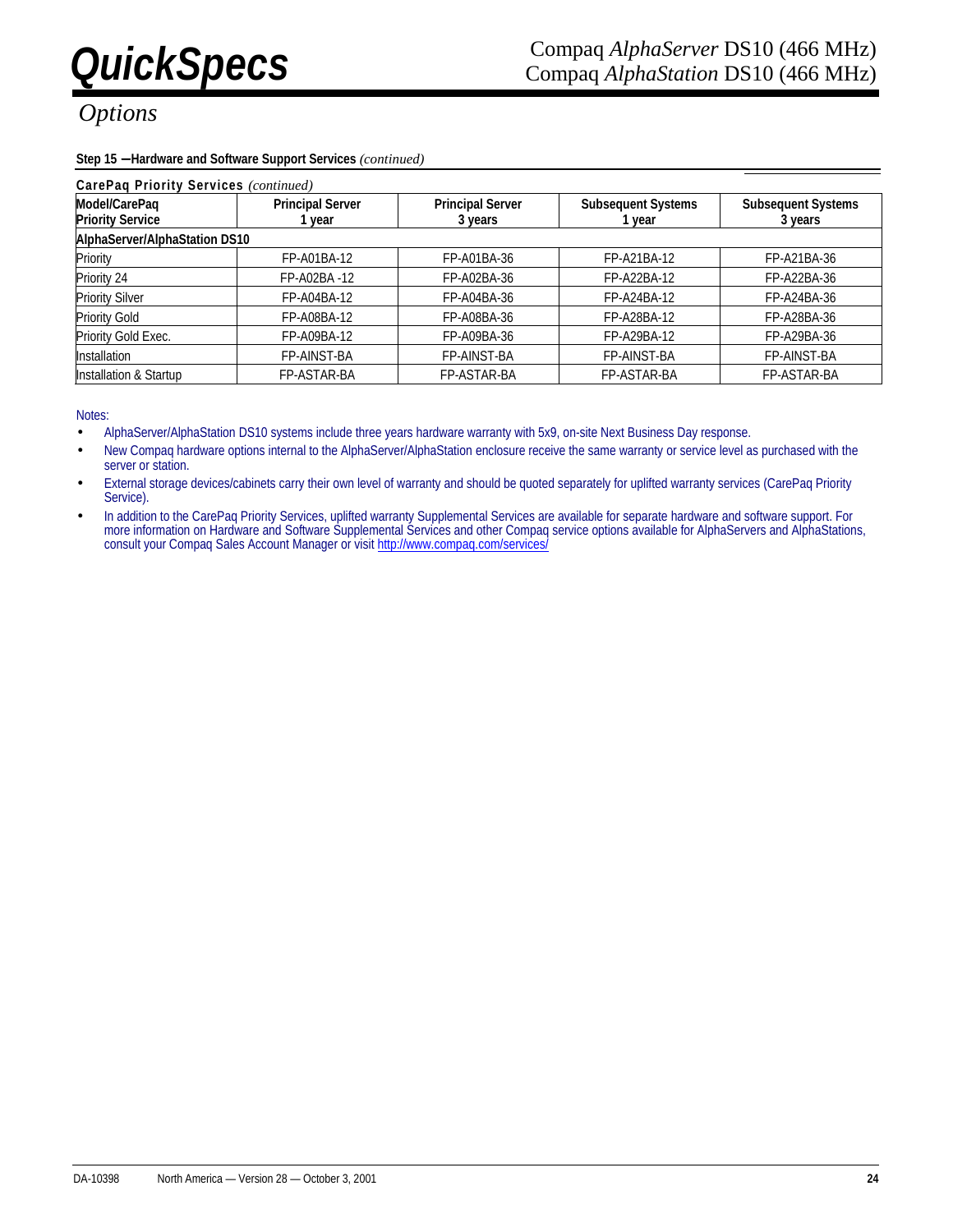# *Technical Specifications*

| Physical Characteristics | Dimensions (HxWxD) 5.1 x 17.6 x 19 in/13 x 45 x 48 cm         |                                                                                                       |                                                     |                                                                                        |                      |  |  |
|--------------------------|---------------------------------------------------------------|-------------------------------------------------------------------------------------------------------|-----------------------------------------------------|----------------------------------------------------------------------------------------|----------------------|--|--|
|                          | Weight                                                        | 36 lbs/16.3 kg                                                                                        |                                                     |                                                                                        |                      |  |  |
| <b>System Unit</b>       | Environmental                                                 |                                                                                                       |                                                     |                                                                                        |                      |  |  |
|                          | Temperature                                                   |                                                                                                       | Operating (Tower, Rackmount)                        | 50° to 104°F/10° to 40°C                                                               |                      |  |  |
|                          |                                                               |                                                                                                       | ft (660 m) above sea level.                         | Note: Maximum operating temperature at sea level. Reduce by 1.8°F (1°C) for each 2,000 |                      |  |  |
|                          |                                                               | Non-operating                                                                                         |                                                     | $-40^{\circ}$ to 151°F/-40° to 66°C                                                    |                      |  |  |
|                          | Humidity                                                      | Operating                                                                                             |                                                     | 10% to 95%                                                                             |                      |  |  |
|                          |                                                               | Non-operating                                                                                         |                                                     | 20% to 80%                                                                             |                      |  |  |
|                          | <b>Heat Dissipation</b>                                       | Single unit = $176$ Watts = $601$ BTU/Hr                                                              |                                                     |                                                                                        |                      |  |  |
|                          |                                                               |                                                                                                       | Rack of 12 systems = $2112$ Watts = $-7,212$ BTU/Hr |                                                                                        |                      |  |  |
|                          | <b>Typical System</b>                                         |                                                                                                       | AlphaServer DS10 600 MHz                            |                                                                                        |                      |  |  |
|                          |                                                               | Power Supply, 300W                                                                                    |                                                     |                                                                                        |                      |  |  |
|                          |                                                               |                                                                                                       | Main logic board containing Alpha CPU, EV6, 466 MHz |                                                                                        |                      |  |  |
|                          |                                                               | Main memory = $1 GB$                                                                                  |                                                     |                                                                                        |                      |  |  |
|                          |                                                               | (3) Hard disk drive                                                                                   |                                                     |                                                                                        |                      |  |  |
|                          |                                                               | (1) Floppy disk drive                                                                                 |                                                     |                                                                                        |                      |  |  |
|                          |                                                               |                                                                                                       | (1) CD-ROM disk drive                               |                                                                                        |                      |  |  |
|                          |                                                               | (1) PCI Graphics Card                                                                                 |                                                     |                                                                                        |                      |  |  |
|                          |                                                               | (1) PCI Graphics Card                                                                                 |                                                     |                                                                                        |                      |  |  |
|                          |                                                               | Running system exerciser during the power measurement.<br>Measured Input Voltage = 116 VAC RMS @ 60Hz |                                                     |                                                                                        |                      |  |  |
|                          |                                                               |                                                                                                       |                                                     |                                                                                        |                      |  |  |
|                          |                                                               |                                                                                                       | Measured Input Current = 2.27 Amps RMS              |                                                                                        |                      |  |  |
|                          | Altitude                                                      |                                                                                                       | Measured Input Power = 176 Watts                    |                                                                                        |                      |  |  |
|                          | (unpressurized)                                               | Operating                                                                                             |                                                     | 40,000 ft/12,192 m<br>10,000 ft / 3,048 m                                              |                      |  |  |
|                          |                                                               | Non-operating<br>Note: Higher altitudes are possible if maximum operating temperature is reduced.     |                                                     |                                                                                        |                      |  |  |
|                          |                                                               | Electrical (Power supplies are universal, PFC, auto ranging, 100/240 Vac)                             |                                                     |                                                                                        |                      |  |  |
|                          |                                                               |                                                                                                       |                                                     |                                                                                        |                      |  |  |
|                          | Nominal Voltage (Vac)                                         |                                                                                                       | 100 to 120Vac / 220 Vac                             |                                                                                        |                      |  |  |
|                          | <b>Operating Voltage Range (Vac)</b><br>(temporary condition) |                                                                                                       | 90 to 128 Vac /180 to 265 Vac                       |                                                                                        |                      |  |  |
|                          | <b>Power Source Phase</b>                                     |                                                                                                       | Single/Single/Single                                |                                                                                        |                      |  |  |
|                          | Nominal Frequency (Hz)                                        |                                                                                                       | 60 Hz /50 Hz                                        |                                                                                        |                      |  |  |
|                          | Frequency Range (Hz)                                          |                                                                                                       | 59 to 61 Hz /49-51 Hz                               |                                                                                        |                      |  |  |
|                          | <b>Maximum Inrush Current</b>                                 |                                                                                                       | 11 amps/22 amps                                     |                                                                                        |                      |  |  |
|                          | Power Supply (single cordset)                                 |                                                                                                       | 12 amps/5 amps                                      |                                                                                        |                      |  |  |
|                          | Acoustics (Declared values per ISO 9296 and ISO 7779)         |                                                                                                       |                                                     |                                                                                        |                      |  |  |
|                          | <b>Acoustics</b>                                              |                                                                                                       |                                                     |                                                                                        |                      |  |  |
|                          |                                                               |                                                                                                       | $L_{WAd}B$                                          | $L_{pAm}$ , dBA                                                                        | $L_{pAm,}$ dBA       |  |  |
|                          | AlphaServer DS10 with one HDD                                 |                                                                                                       |                                                     | (Operator position)                                                                    | (Bystander Position) |  |  |
|                          | Idle                                                          |                                                                                                       | 5.7                                                 | 48                                                                                     | 41                   |  |  |